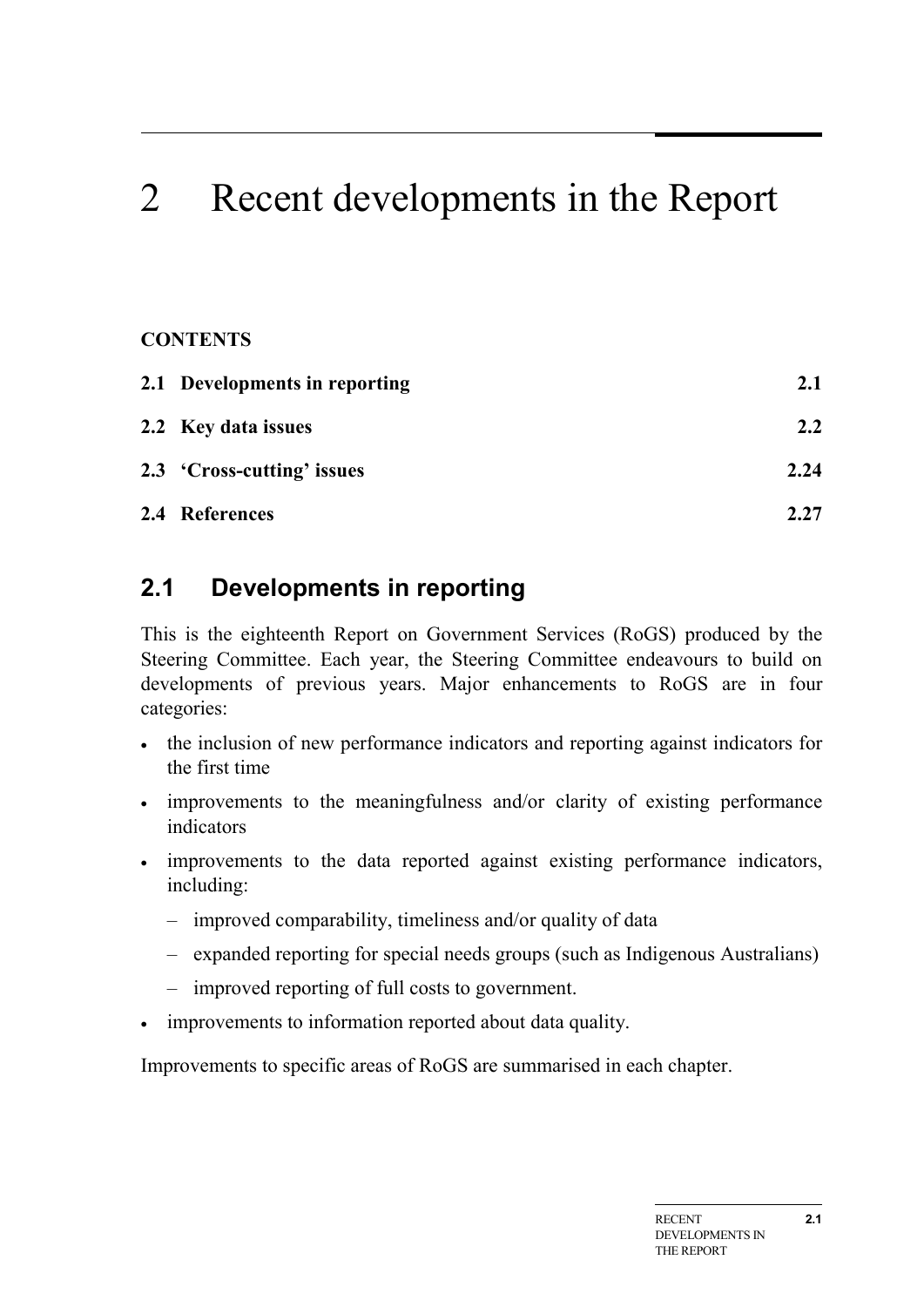### **The review of RoGS**

In December 2009, COAG endorsed the report of a Senior Officials and Heads of Treasuries Working Group review of RoGS. The review examined the ongoing usefulness of RoGS to its government, non-government and community stakeholders.

The review noted the central role of RoGS in reporting comparative information on government performance, and that:

- RoGS' original role as a tool for government had been complemented by a public accountability function
- the preponderance of submissions to the review were very supportive of RoGS, but there was scope for improvement in the comparability, timeliness, and quality of performance data
- some submissions suggested RoGS' scope be expanded to include government services that are not currently reported.

The review recommended that new terms of reference be prepared for the Review of Government Service Provision and for RoGS (subsequently endorsed by COAG 2010; www.pc.gov.au/gsp/review/tor), and set out a series of ongoing activities for the Steering Committee. Most of the review recommendations were implemented in previous editions of RoGS, with remaining recommendations incorporated into standard RoGS' processes.

The review recommended that the Steering Committee report on its operations to COAG every three years (commencing at the end of 2011-12). The Steering Committee provided its inaugural Report on operations (2009-10 to 2011-12) to COAG in September 2012. In December 2012, COAG noted the report and endorsed its recommendations. The report and a link to COAG's response is available from the Review website (www.pc.gov.au/gsp/review/report-onoperations-2012).

## <span id="page-1-0"></span>**2.2 Key data issues**

Notwithstanding ongoing improvements in reporting, there remains scope to improve, both by addressing gaps in reporting, and by improving the timeliness, comparability and quality of reported data.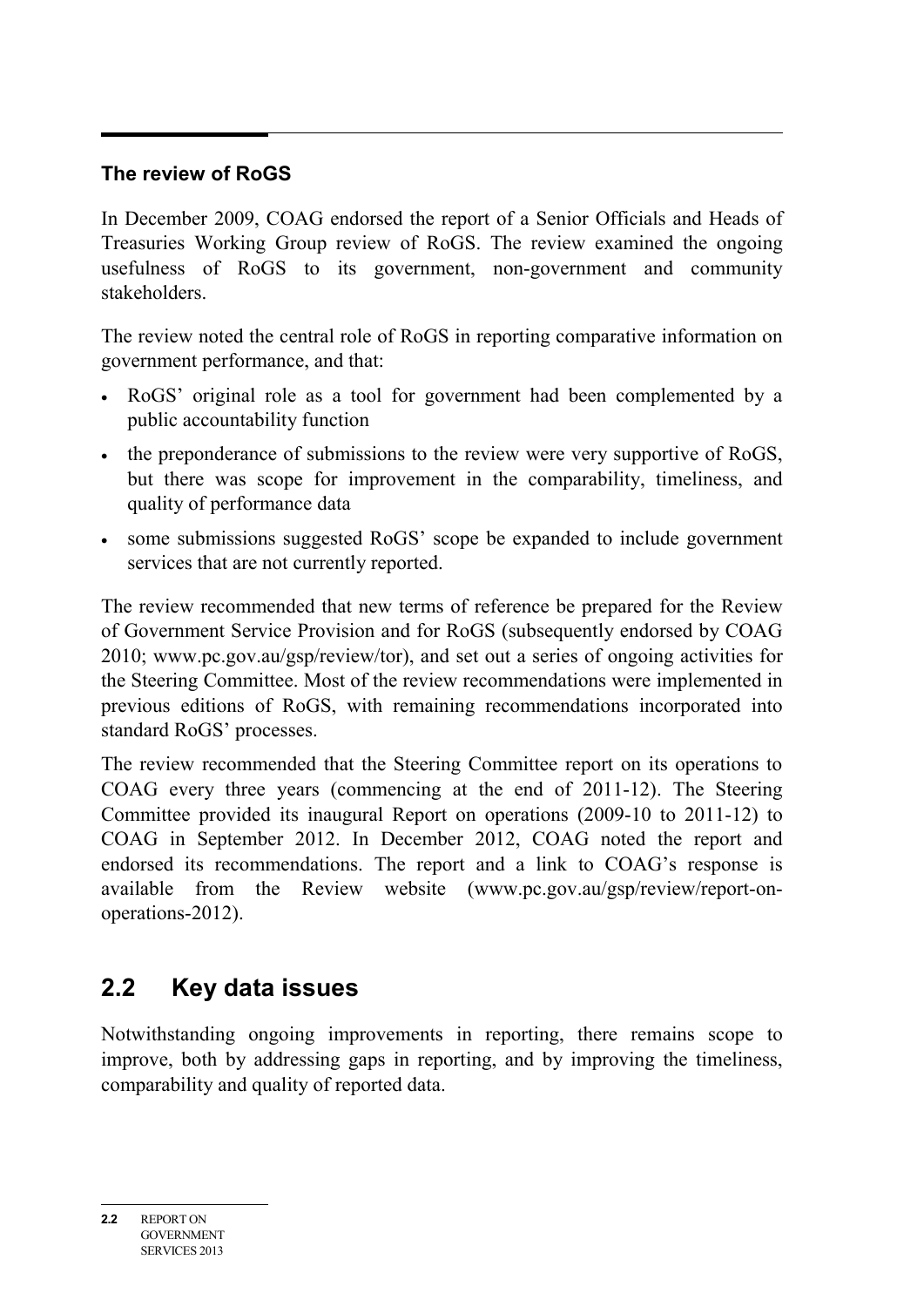## **Gaps in reporting**

An examination of reporting across service areas identified the following major gaps:

- There continues to be a paucity of measures of cost-effectiveness (that is, measures of cost per outcome achieved). The lack of cost-effectiveness measures partly reflects the difficulty of collecting robust quantitative information on outcomes. In the absence of explicit cost effectiveness *indicators*, cost effectiveness can be analysed by examining combinations of RoGS' efficiency and effectiveness indicators.
- There are relatively few indicators of output quality, compared to the number of indicators for other output characteristics (effectiveness, access and appropriateness).

The Steering Committee has also identified the data issues that affect the quality of information in RoGS: timeliness of data and data availability; comparability of data; changes to administrative data collections; full costing of government services; and reporting of data for special needs groups.

## **Timeliness and data availability**

As noted in chapter 1, recent data are more useful for policy decision making, but there can be a trade-off between the accuracy of data and their timeliness. The Steering Committee's approach is, where data are fit for purpose, to publish imperfect data with caveats. This approach allows increased scrutiny of the data and reveals the gaps in critical information, providing the foundation for developing better data over time. Three particular timeliness issues are:

- Lagged data, where data are not available for the most recent year (financial or calendar). While there have been recent improvements in several collections, this remains an issue for several annual administrative collections.
- Infrequent data, where data are not available on an annual basis. This is most often an issue for data sourced from infrequent surveys or the Census. However, the Steering Committee acknowledges that the benefits of more frequent reporting must be balanced against the costs of more frequent collection.
- Late provision of data, or resubmitted data. Notwithstanding the Steering Committee's flexibility in negotiating data deadlines to accommodate data providers, data continue to be submitted outside agreed extended timeframes, which has the potential to compromise report production processes and resultant report quality.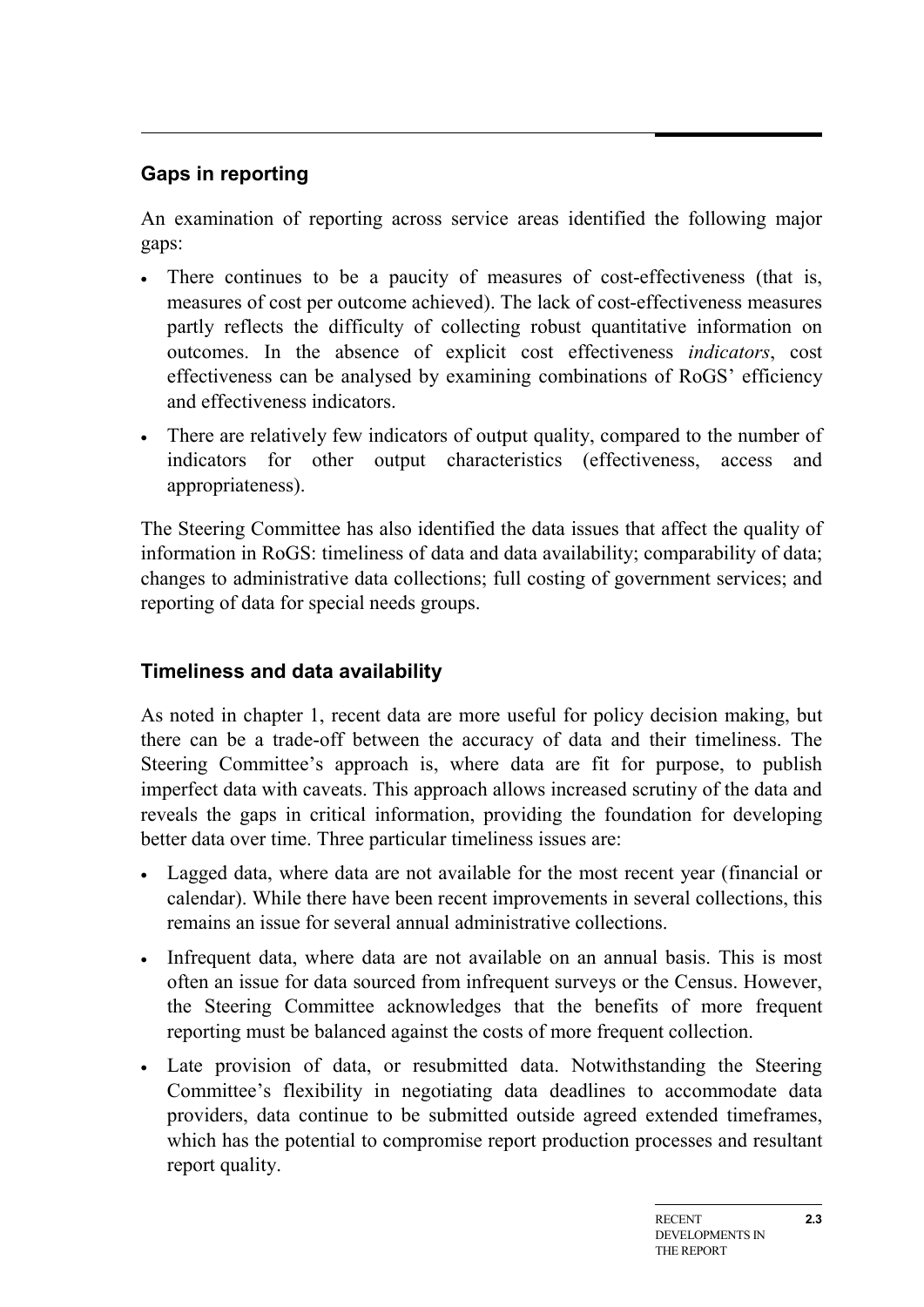Table 2.1 summarises the time periods for data reported for performance indicators included in this RoGS. There have been improvements in timeliness of some collections for this edition, including:

- early childhood education and care family work related needs, and demand for formal care, data are for 2011, where the most recent previously available data were for 2008
- ambulance services emergency department patients by arrival method data are for 2011-12, where the most recent previously available data were for 2009-10
- health:
	- prevalence of health risk factors of adults data in Body Mass Index (BMI) categories, who are daily smokers and who are at risk of alcohol related harm are for 2011-12, where the most recent previously available data were for 2007-08
	- profile of employed workforce data are for 2011, where the most recent previously available data were for 2009
- housing and homelessness:
	- amenity/location and customer satisfaction data for public housing, State owned and managed Indigenous housing and community housing are for 2012, where the most recent previously available data were for 2007
	- specialist homelessness collection data are available for the first time and reported for the 2011-12 reference year ― the previous homelessness data collection (Supported Accommodation Assistance Program) lagged by one year.

The following collections cannot yet provide either *descriptive or performance* data for the most current reference year (2011 or 2011-12):

- adult literacy and numeracy achievement from the ABS' *Adult Literacy and Life Skills Survey 2006* (2006) (only, other learning outcomes data are for more current years)
- school education financial (2010-11) and achievement of VET competencies data (2010)
- homicides' data (2009-10)
- fire deaths from all causes combined ABS' data (2010), (only, data from jurisdictions' administrative collections for landscape fire deaths are for 2011-12)
- fire hospitalisations' data (2010-11)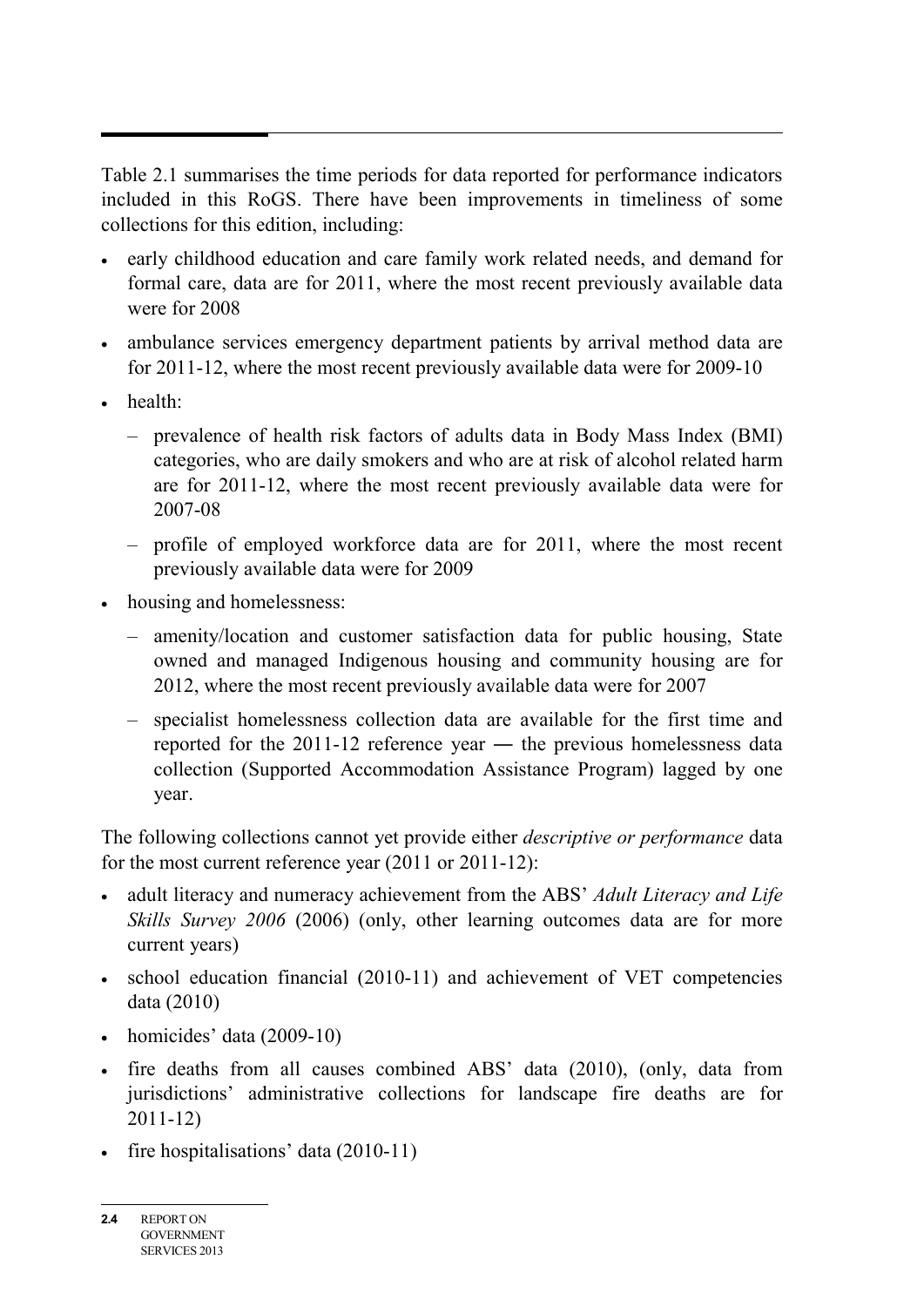- maternity services appropriateness (2010), quality (2010) and efficiency data (2009-10)
- perinatal services (2010)
- management of asthma from the ABS *National Health Survey 2007-2008* (2007-08)
- specialised mental health services (2010-11)
- unmet need for aged care (2009)
- specialist disability services (2010-11) and social participation of people with disability sourced from the ABS *Survey of Disability, Ageing and Carers* (2009)
- people under youth justice supervision (both in detention and in the community) from the Juvenile Justice National Minimum Data Set (JJ NMDS) (2010-11) (only, data from jurisdictions' administrative collections are for 2011-12)
- Indigenous community housing services financial (2010-11) and quality data (dwellings in need of major repair and of replacement, 2006)
- community housing net recurrent cost per dwelling and rent collection rate and all data for Indigenous community housing (2011, and 2010-11)
- Australians who are homeless (2011) (but a significant improvement where the most recent previously available data were for 2006).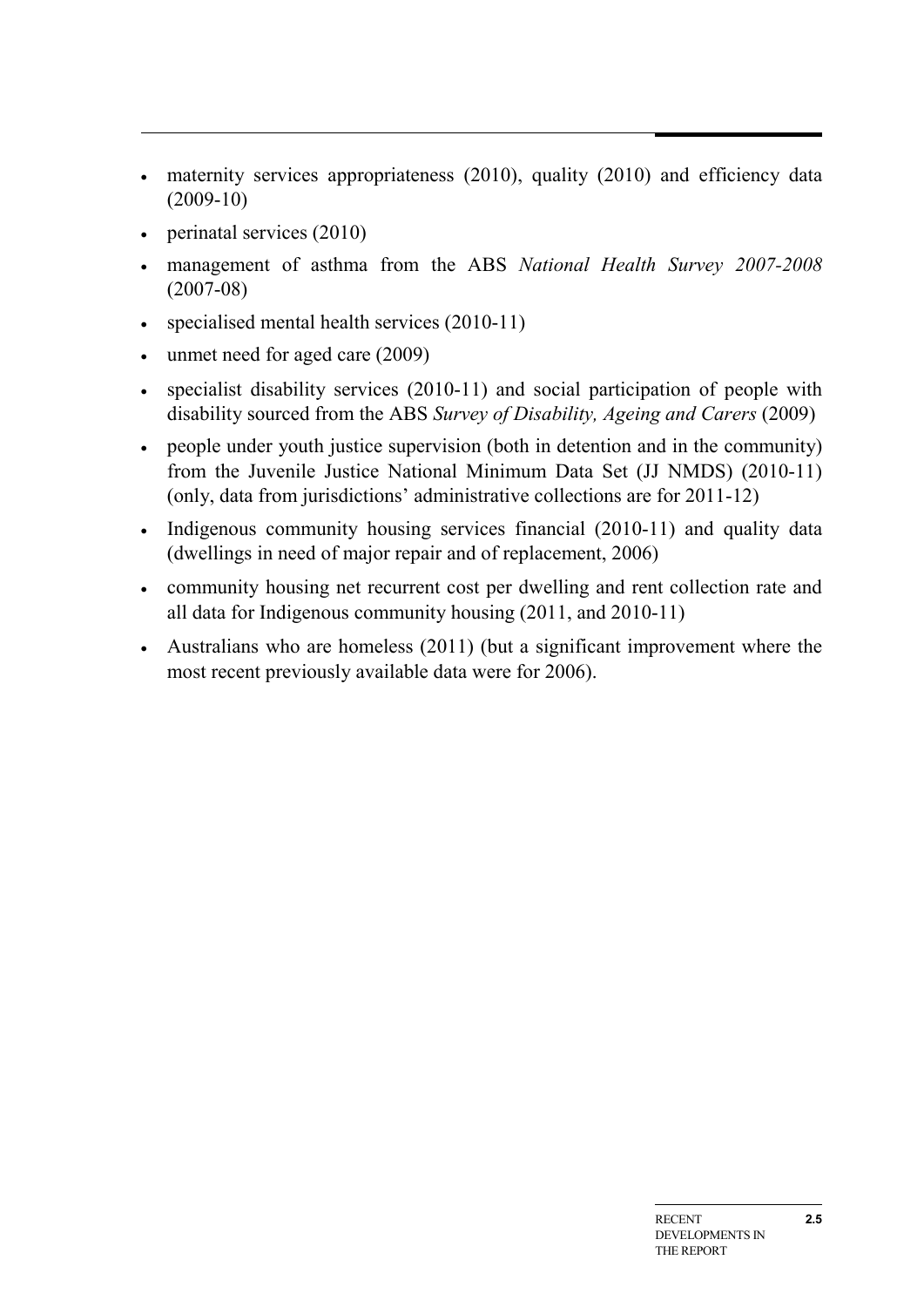| Table 2.1 | Time period of reported performance results, 2013 RoGS |
|-----------|--------------------------------------------------------|
|-----------|--------------------------------------------------------|

| Indicator framework                  |                                       | At or earlier than 2009 or 2009-10 <sup>a</sup>                                                                                                                                                                              | Previous year (2010 or 2010-11)                                                                                                                                                                              | Current year (2011 or 2011-12)                                                 |  |
|--------------------------------------|---------------------------------------|------------------------------------------------------------------------------------------------------------------------------------------------------------------------------------------------------------------------------|--------------------------------------------------------------------------------------------------------------------------------------------------------------------------------------------------------------|--------------------------------------------------------------------------------|--|
|                                      | Child care, education and<br>training | School readiness - transition to primary<br>school; Participation in employment, education<br>and training by Indigenous people; Attainment<br>of qualifications by Indigenous people                                        |                                                                                                                                                                                                              | All others                                                                     |  |
| and training<br>Child care education | Early childhood education<br>and care |                                                                                                                                                                                                                              | Participation of special needs groups in child care; All others<br>Staff quality, qualifications and training for child<br>care; Hospital separations of children with injuries<br>requiring hospitalisation |                                                                                |  |
|                                      | School education                      | Learning outcomes - national science literacy<br>for years 6 and 10, international learning<br>outcomes data for 15 year olds in reading<br>literacy, mathematical literacy and scientific<br>literacy; Completion - year 10 | School expenditure; Participation - achievement All others<br>of VET competencies; Learning outcomes - civics<br>and citizenship literacy for years 6 and 10                                                 |                                                                                |  |
|                                      | <b>VET</b>                            |                                                                                                                                                                                                                              | Student achievement - improved<br>education/training status after training qualifications<br>completed; Skill profile - qualifications completed                                                             | All others                                                                     |  |
|                                      | Justice                               |                                                                                                                                                                                                                              | Crime victimisation; Re-offending rates -<br>offenders who were proceeded against more than<br>once by police; Higher court defendants resulting in<br>a guilty plea or finding                              | All others                                                                     |  |
| Justice                              | Police services                       | Victims of homicide                                                                                                                                                                                                          | Crime victimisation; Reporting rates; Land<br>transport hospitalisations; Magistrates court<br>defendants resulting in a guilty plea or finding                                                              | All others                                                                     |  |
|                                      | Courts                                |                                                                                                                                                                                                                              |                                                                                                                                                                                                              | All                                                                            |  |
|                                      | Corrective services                   | $\cdot$ .                                                                                                                                                                                                                    |                                                                                                                                                                                                              | All                                                                            |  |
|                                      | Emergency management                  |                                                                                                                                                                                                                              | Deaths from emergency events                                                                                                                                                                                 | All others                                                                     |  |
| management<br>Emergency              | Fire services                         | Level of safe fire practices in the community;<br>Residential structures with smoke alarms (most injuries<br>jurisdictions)                                                                                                  | Fire deaths - all causes combined only; Fire                                                                                                                                                                 | Residential structures with<br>smoke alarms (two<br>jurisdictions); All others |  |
|                                      | Ambulance services                    |                                                                                                                                                                                                                              |                                                                                                                                                                                                              | All                                                                            |  |

Continued on next page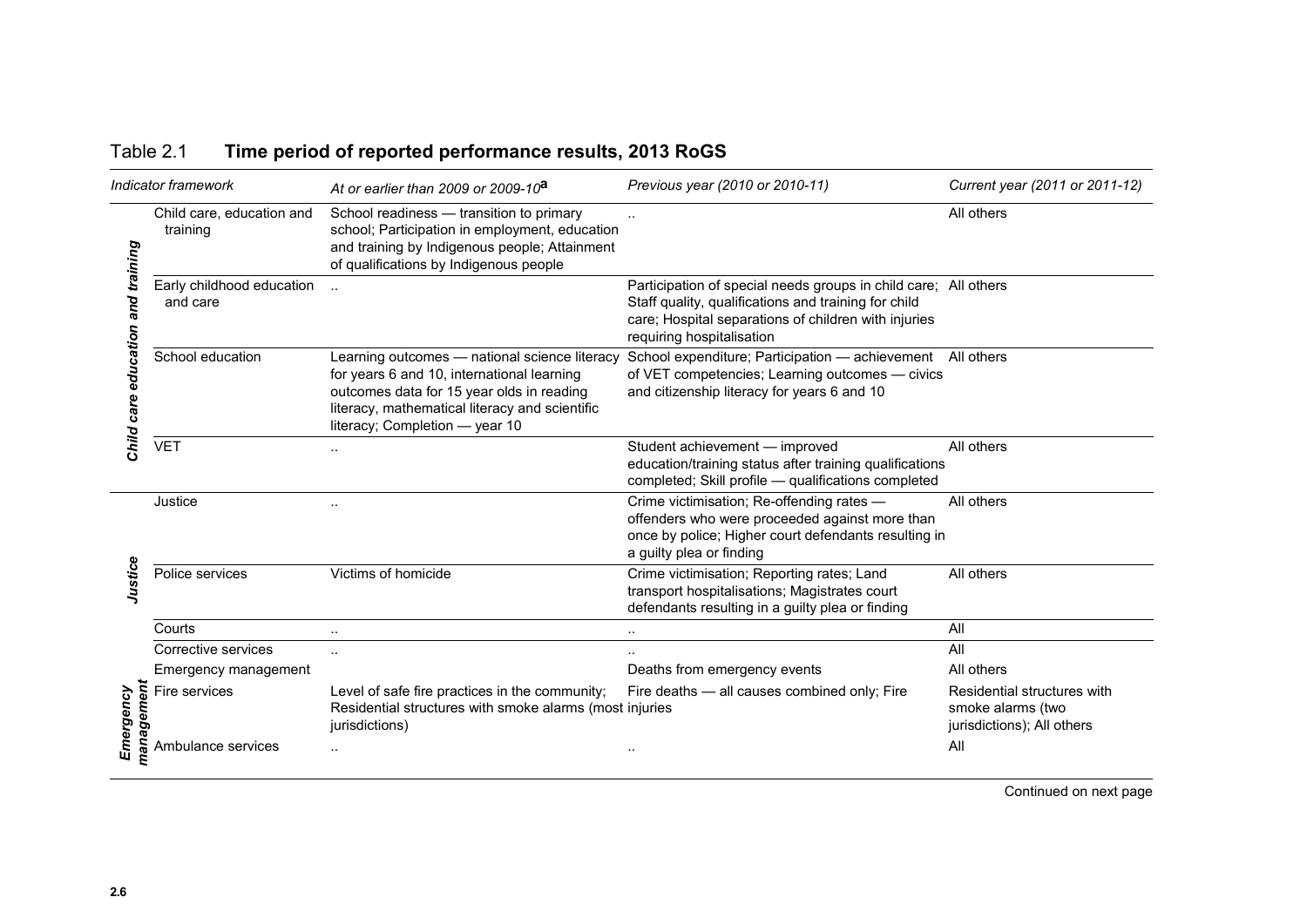|        | Indicator framework          | At or earlier than 2009 or 2009-10 <sup>a</sup>                                                          | Previous year (2010 or 2010-11)                                                                                                                                                                                                          | Current year (2011 or<br>$2011 - 12$                                                                                                                                                                          |
|--------|------------------------------|----------------------------------------------------------------------------------------------------------|------------------------------------------------------------------------------------------------------------------------------------------------------------------------------------------------------------------------------------------|---------------------------------------------------------------------------------------------------------------------------------------------------------------------------------------------------------------|
|        | Health                       | Potentially preventable diseases -<br>cancers; Access to services compared to<br>need by type of service | All others                                                                                                                                                                                                                               | Health risk factors:<br>Mortality rates; Life<br>expectancy; Median age<br>at death; Health<br>workforce                                                                                                      |
|        | Public hospitals             | . .                                                                                                      | All others                                                                                                                                                                                                                               | Emergency department<br>waiting times; Total<br>elective surgery waiting<br>times; Adverse events in<br>public hospitals<br>healthcare associated<br>infections; Health<br>workforce; Patient<br>satisfaction |
| Health | Maternity services           | Recurrent cost per maternity separation;<br>Average length of stay in public hospitals                   | All others                                                                                                                                                                                                                               | Caesareans and<br>inductions for selected<br>primiparae; Apgar scores                                                                                                                                         |
|        | Primary and community health | Chronic disease management - asthma;<br>Influenza vaccination coverage for older<br>people               | Indigenous primary healthcare that provided early<br>detection services; Selected potentially preventable<br>hospitalisations for - vaccine preventable, acute and<br>chronic conditions, for diabetes, and of older people for<br>falls | All others                                                                                                                                                                                                    |
|        | Mental health management     | Prevalence of severe mental disorders                                                                    | All others                                                                                                                                                                                                                               | Primary mental health<br>care for children and<br>young people; Social and<br>economic inclusion of<br>people with a mental<br>illness                                                                        |

Continued on next page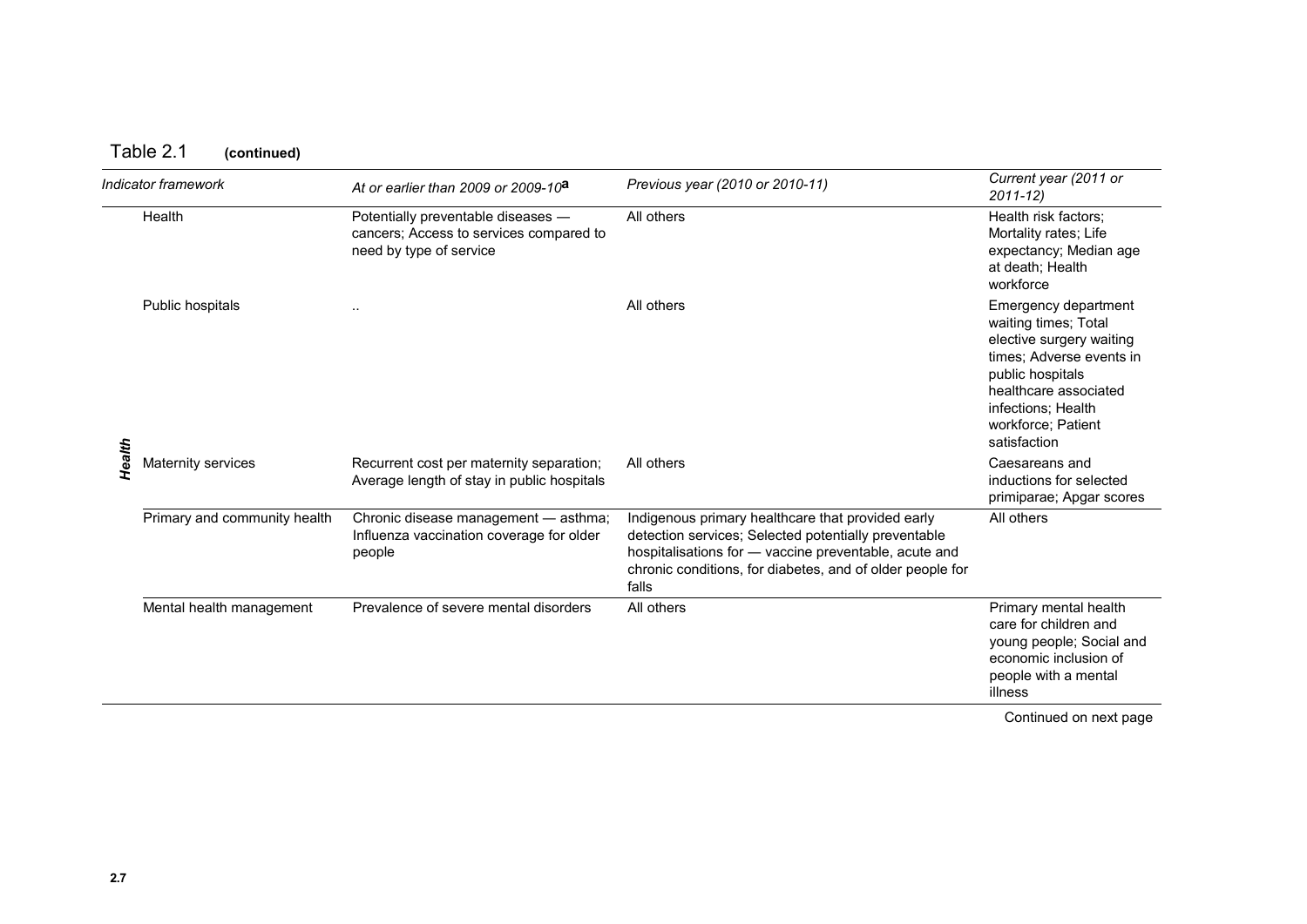## Table 2.1 **(continued)**

| Indicator framework |                                       | At or earlier than 2009 or 2009-10 $a$                                                                                                                            | Previous year (2010 or 2010-11)                                                                                           | Current year (2011 or 2011-12)                                                                                                            |  |
|---------------------|---------------------------------------|-------------------------------------------------------------------------------------------------------------------------------------------------------------------|---------------------------------------------------------------------------------------------------------------------------|-------------------------------------------------------------------------------------------------------------------------------------------|--|
| G)                  | Community services                    | Independence of older people and<br>their carers; Participation of people<br>with disability and their carers in the<br>community; Improving child<br>development | Wellbeing of older people; Quality of life for Jobless families with children<br>people with disability and their carers  |                                                                                                                                           |  |
|                     | Aged care services                    | Unmet need for services to support<br>older people requiring assistance<br>with daily activities <sup>a</sup>                                                     | Assessed longer term care arrangements;<br>Hospital patient days used by aged care<br>type patients; Cost per output unit | All others                                                                                                                                |  |
|                     | Services for people with disability   | Client and carer satisfaction (three<br>jurisdictions); Labour force<br>participation and employment of<br>people with disability and of carers                   | All others                                                                                                                | Quality assurance processes (five<br>jurisdictions); Client and carer<br>satisfaction (three jurisdictions);<br>Administrative efficiency |  |
|                     | Child protection and out-of-home care | Client satisfaction (four<br>jurisdictions)                                                                                                                       | Improved safety                                                                                                           | All others                                                                                                                                |  |
|                     | Youth justice                         | $\cdots$                                                                                                                                                          |                                                                                                                           | All others                                                                                                                                |  |

Continued on next page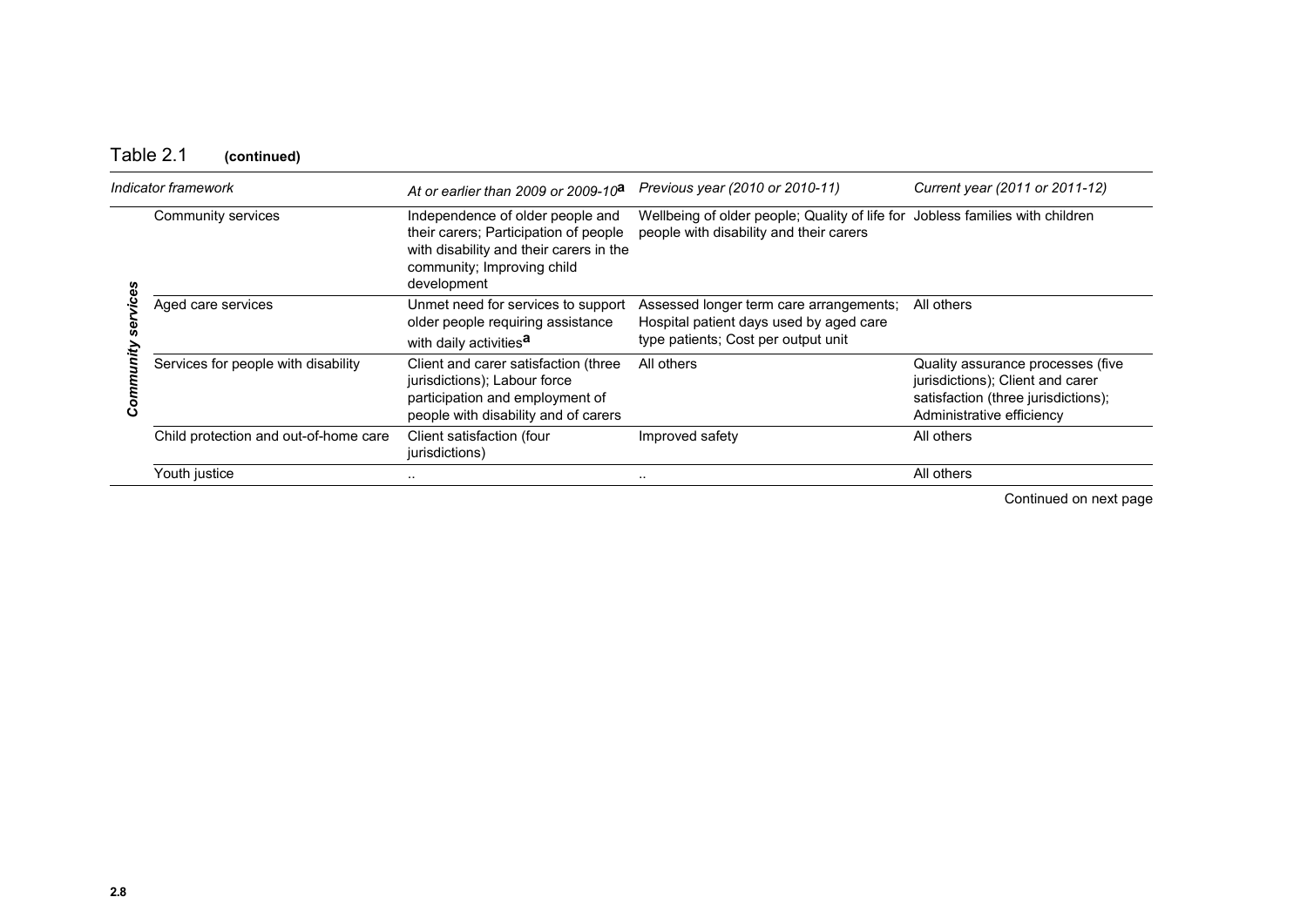| Indicator framework                         |                          | At or earlier than 2009 or 2009-10 <sup>a</sup> | Previous year (2010 or 2010-11)                                                                                   | Current year (2011 or 2011-12)            |
|---------------------------------------------|--------------------------|-------------------------------------------------|-------------------------------------------------------------------------------------------------------------------|-------------------------------------------|
| ana<br>ness<br>»<br>rsing<br>eless<br>ervic | Housing and homelessness | Low income households in rental<br>stress       | $\cdot$ .                                                                                                         | All others                                |
|                                             | Social housing           | Dwelling condition for ICH                      | Rent collection rate for community housing; All for public housing and SOMIH; All<br>All other indicators for ICH | other indicators for community<br>housing |
| ō                                           | Homelessness services    | . .                                             | $\cdot$                                                                                                           | All                                       |

**2.9 Definition and Careform and Careform Solution Solution** ICH = Indigenous community housing. SHSC = Specialist Homelessness Services collection. SOMIH = State-owned and managed Indigenous housing. **a** Some data are collected infrequently. The following data, for example, affect the timeliness of reporting in this edition: asthma management data are from a survey conducted approximately triennially; influenza vaccination coverage for older people data are from a survey conducted approximately biennially or triennially; national years 6 and 10 learning outcomes data for each of three learning domains are collected in a rolling triennial cycle; international learning outcomes data for students aged 15 years in reading literacy, mathematical literacy and scientific literacy were last collected in 2012 but were not available for this edition; independence of older people and their carers, unmet need of older people, and participation of people with disability and their carers in the community, data are from a survey conducted triennially; improving child development data are from an administrative collection undertaken triennially; wellbeing of older people, and quality of life for people with disability and their carers, data are from a survey conducted quadrennially; low income households in rental stress are from a survey conducted biennially; and dwelling condition for Indigenous community housing are from a survey last conducted in 2006. .. Not applicable.

*Source*: Sector overviews B–G and chapters 3–17.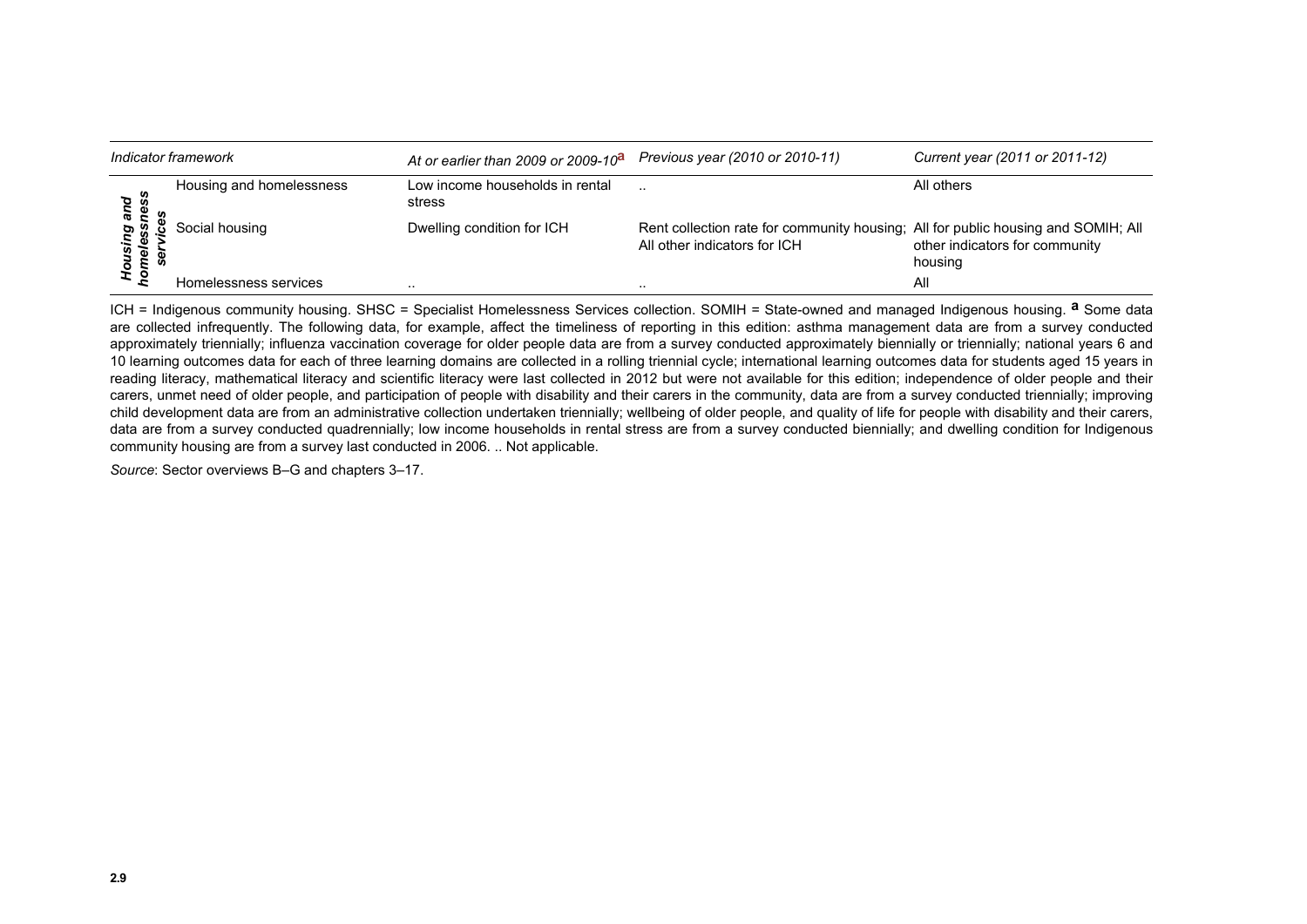## **Comparability of data**

Data are generally considered to be directly comparable when definitions, counting rules and the scope of measurement are consistent (and if applicable, the sample size is large enough to be statistically reliable — explained in the statistical appendix). Performance indicator framework (PIF) diagrams in each chapter are shaded to reflect indicator comparability. Table 2.2 summarises the proportions of performance indicators in each service area (1) with comparable data and (2) with data reported, both comparable and not directly comparable. Of the 18 service area PIFs, 12 have over 50 per cent of indicators reported on a comparable basis.

Table 2.2 reports the proportion of indicators with data reported. It does not reflect the work undertaken to identify new indicators and associated measures, develop definitions and counting rules and identify relevant data collections. In addition, table 2.2 does not capture other aspects of improvements in reporting, for example:

- streamlining PIFs, by including previously separate indicators as measures under an overarching indicator, which reduces the number of separate indicators, without reducing the information available
- splitting of some indicators, as indicators and measures develop
- refining DQI, counting rules, data collection and data completeness, but without changing the overall status of an indicator
- replacing previously reported indicators with more meaningful indicators
- changing the scope of reporting to reflect changes to government policy priorities.

Table 2.2 shows that, overall, 51.9 per cent (or 135) of the 260 indicators are comparable. This proportion is similar to that of the 2012 RoGS, where 52.6 per cent (or 142) of the 270 indicators were comparable.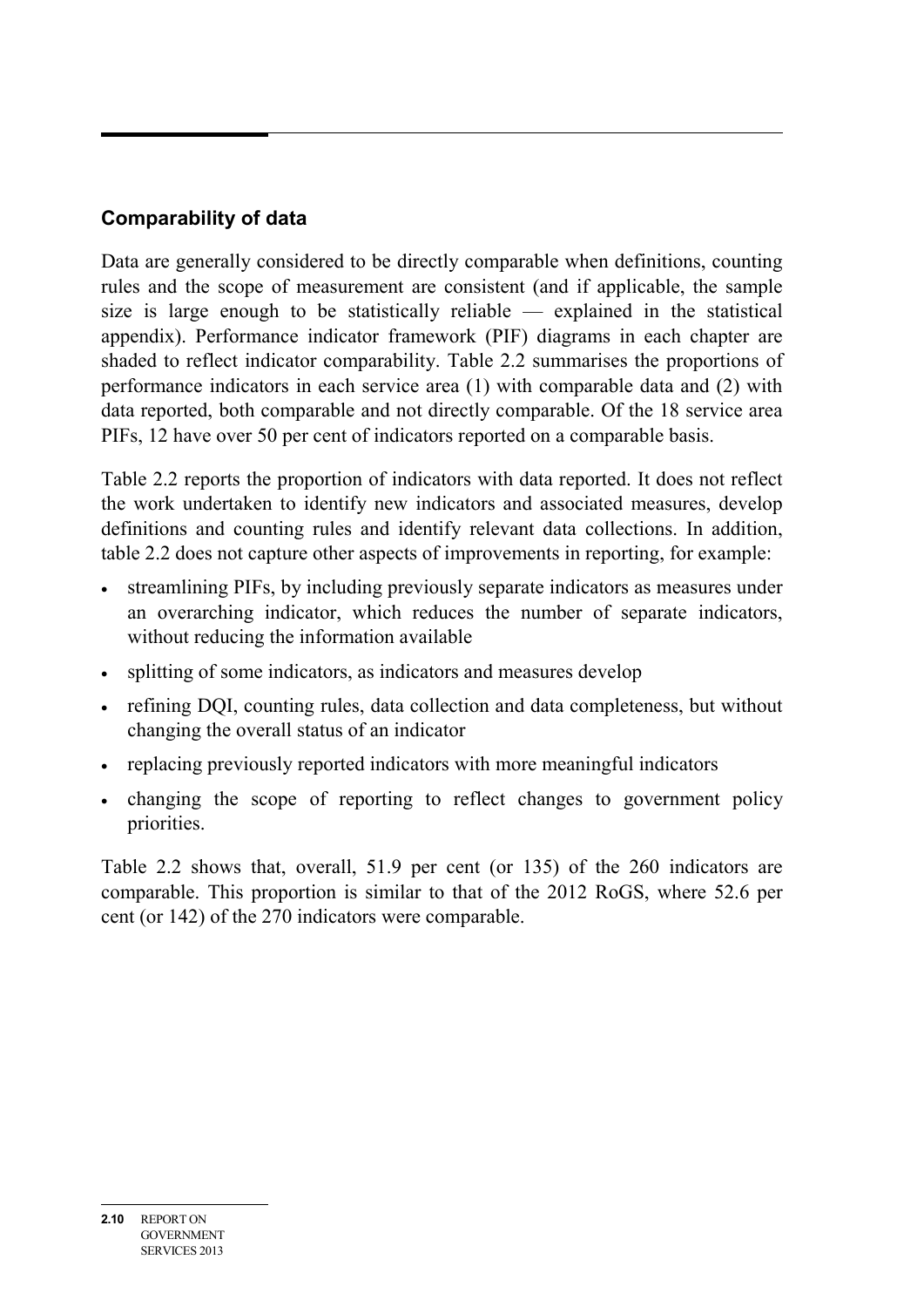|                                                           |                | Indicators reported on a<br>comparable basis in 2013 |     |  |
|-----------------------------------------------------------|----------------|------------------------------------------------------|-----|--|
| Service area indicator framework (year first<br>reported) | no.            | % of all reported                                    | no. |  |
| Child care, education and training                        |                |                                                      |     |  |
| Early childhood, education and care (1997)                | 12             | 50.0                                                 | 22  |  |
| School education (1995)                                   | 5              | 55.6                                                 | 9   |  |
| Vocational education and training (1995)                  | 10             | 80.0                                                 | 10  |  |
| Justice                                                   |                |                                                      |     |  |
| Police services (1995)                                    | 14             | 73.7                                                 | 19  |  |
| Courts (1995)                                             | 4              | 75.0                                                 | 8   |  |
| Corrective services (1995)                                | 10             | 83.3                                                 | 12  |  |
| <b>Emergency management</b>                               |                |                                                      |     |  |
| Fire services (1998)                                      | 2              | 22.2                                                 | 9   |  |
| Ambulance services (1998)                                 | $\overline{2}$ | 18.8                                                 | 16  |  |
| Health                                                    |                |                                                      |     |  |
| Public hospitals (1995)                                   | 5              | 33.3                                                 | 15  |  |
| Maternity services (2001)                                 | $\overline{2}$ | 25.0                                                 | 8   |  |
| Primary and community health (1999)                       | 21             | 95.7                                                 | 23  |  |
| Mental health management (1999)                           | 12             | 60.0                                                 | 20  |  |
| <b>Community services</b>                                 |                |                                                      |     |  |
| Aged care services (1997)                                 | 11             | 58.8                                                 | 17  |  |
| Services for people with disability (1997)                | 9              | 64.3                                                 | 14  |  |
| Child protection and out-of-home care (1995)              | 4              | 20.0                                                 | 20  |  |
| Youth justice (2009)                                      | 4              | 28.6                                                 | 14  |  |
| Housing and homelessness                                  |                |                                                      |     |  |
| Social housing (1995 to 2008)                             | 1              | 9.1                                                  | 11  |  |
| Homelessness services (1995)                              | 12             | 53.8                                                 | 13  |  |
| <b>Total or average</b>                                   | 142            | 51.9                                                 | 260 |  |

#### Table 2.2 **Comparability of indicators, 2013 RoGSa, b**

**a** Changes can reflect merging of some indicators and splitting of others, as indicators and measures develop. Data do not capture changes in indicators over time, or replacement of indicators with more meaningful indicators. **b** Information is based only on indicators with data reported and does not reflect conceptual developments. .. Not applicable. – Nil or rounded to zero.

*Source*: SCRCSSP (1995–2002); SCRGSP (2003–2012a).

#### **Changes to administrative data collections**

The discontinuation of data sets and the establishment of new data sets have implications for performance reporting. The scope, comparability and accuracy of data can be affected, with particular consequences for time series comparisons. The establishment of new data collections can involve implementation problems that affect data quality for several years.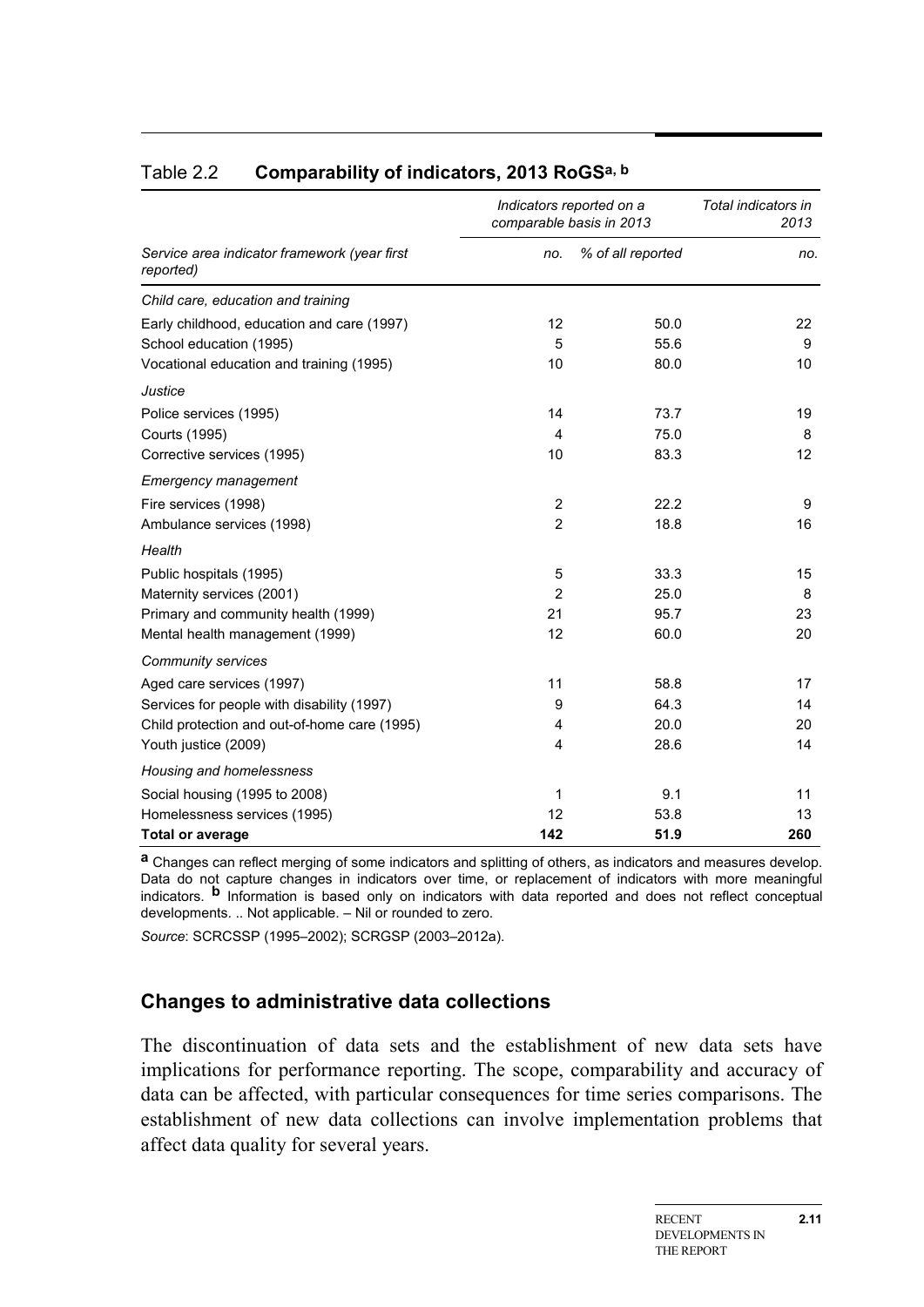Major data developments currently underway will improve the quality of RoGS reporting in the future:

- for children's services the Early Childhood Education and Care National Minimum Data Set (ECEC NMDS) is being implemented under the *National Information Agreement on Early Childhood Education and Care*, which provides a framework for collecting a set of nationally comparable data for child care and preschool services. The ECEC NMDS has been developed by the AIHW, under the guidance of the Early Childhood Data Sub Group — a working group that operates under the auspices of the Standing Council on School Education and Early Childhood (SCSEEC). In partnership with the Australian Government and the State and Territory governments, the ABS compiles a National ECEC Collection (*Experimental Estimates of Preschool Education Australia*) based on the ECEC NMDS outlined above. The first issue of the annual publication was released in early 2011 (ABS 2011). Other developments in this area include the *Longitudinal Study of Australian Children* and the *Australian Early Development Index* (AEDI)
- for school education nationally consistent definitions of most student background characteristics have been adopted for national reporting on students' educational achievement and outcomes. Ministers have endorsed standard definitions of sex, Indigenous status, socioeconomic background, language background and geographic location. A definition of students with disability for nationally comparable reporting on students' outcomes is under development. Student background information collected from parents through the enrolment process using the agreed data collection specifications and method is linked to student assessment results
- for courts studies by the Australasian Institute of Judicial Administration (AIJA) of the quality and performance of court systems worldwide are underway. An AIJA seminar was held in July 2009, attended by Chief Justices, other members of the judiciary, and court administrators, to discuss the Courts chapter and ways in which performance indicators might be improved. In late 2009 a working group, funded by AIJA, was established to investigate how performance indicators might be made more relevant and informative. Some of the outcomes from this group have been implemented in this Report while others are under consideration for potential future implementation
- for disability services under the COAG-endorsed National Disability Strategy 2010-2020, the first stage of the National Disability Insurance Scheme (NDIS) will commence on 1 July 2013, with sites in NSW, Victoria, South Australia, Tasmania and the ACT. The first stage includes the establishment of a new National Disability Transition Agency to run the delivery of care and support to people with disability, their families and carers. The establishment of the NDIS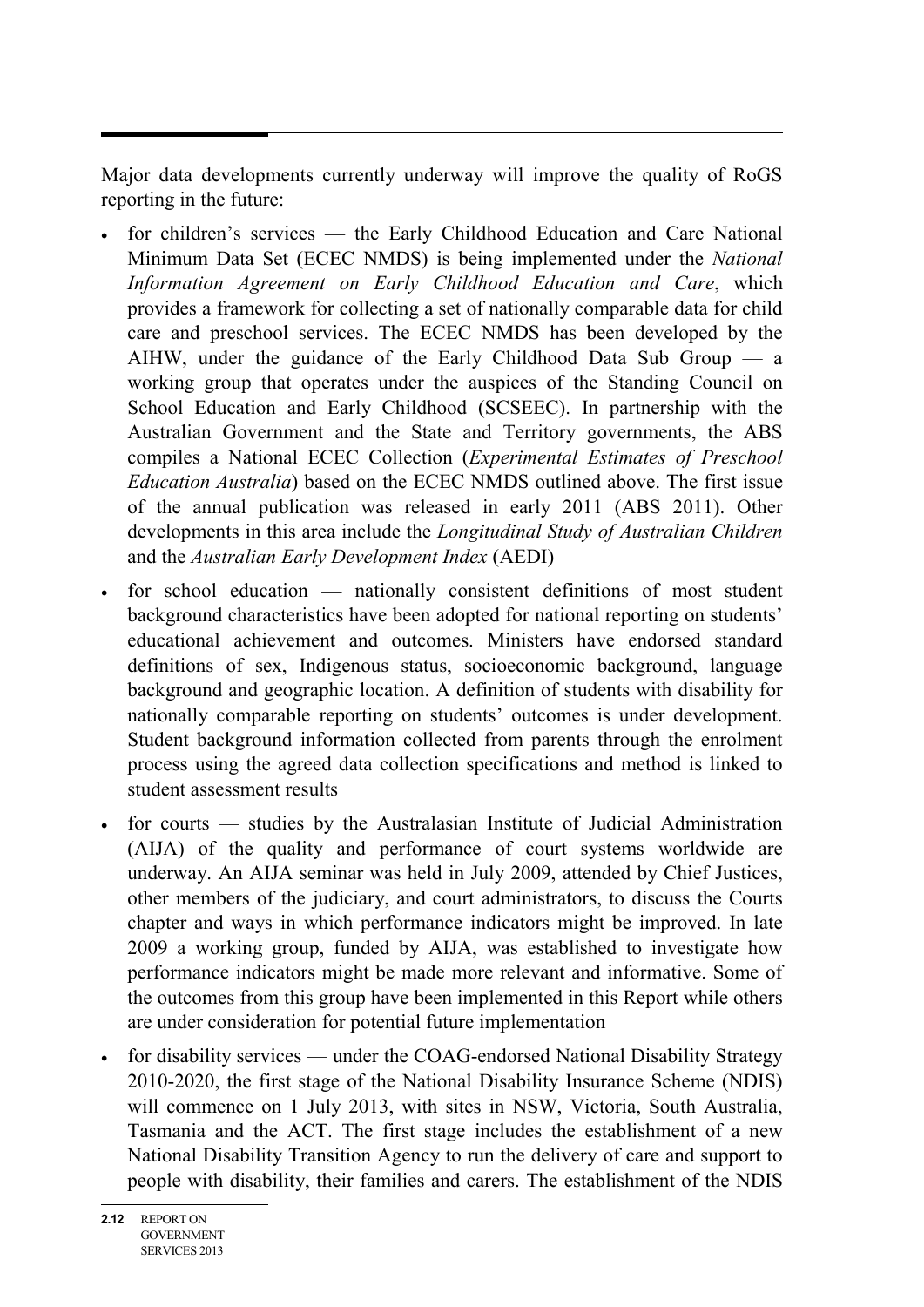has the potential to influence the future direction of the Disability Services National Minimum Data Set and future RoGS' reporting.

## **Costing of services**

In addition to the Review objective that expenditure on services be measured and reported on a comparable basis, a further objective of the Review is that efficiency estimates reflect the full costs to government. The Review has identified three priority areas for improving the comparability of unit costs, and developed appropriate guidelines in each case:

- including superannuation on an accrual basis (SCRCSSP 1998a)
- accounting for differences in the treatment of payroll tax (SCRCSSP 1999a)
- including the full range of capital costs (SCRCSSP 2001).

Other issues influence the comparability of cost estimates. Where possible, the Review has sought to ensure consistency in:

- accounting for the goods and services tax (GST)
- reporting accrued benefits to employees (such as recreation and long service leave)
- apportioning applicable departmental overhead costs
- reporting non-government sourced revenue.

Treasury and finance accounting guidelines in most jurisdictions require government agencies to adopt accrual accounting. Accrual accounting is based on the principle that the agency recognises revenue and expenses when they are earned and incurred, respectively. Cash accounting, in contrast, recognises revenue and expenses when they are collected and paid, respectively. The majority of agencies and jurisdictions have adopted accrual accounting. Table 2.3 provides an overview of the Review's progress in reporting on an accrual basis, meeting the principle of reporting full cost to government (incorporating depreciation and the user cost of capital) and adjusting for differences in superannuation and payroll tax.

The Steering Committee's preference is to remove payroll tax from reported cost figures, where feasible, so cost differences between jurisdictions are not caused by differences in jurisdictions' payroll tax policies. In some chapters, however, it has not been possible to separately identify payroll tax, so a hypothetical amount is included in cost estimates for exempt services.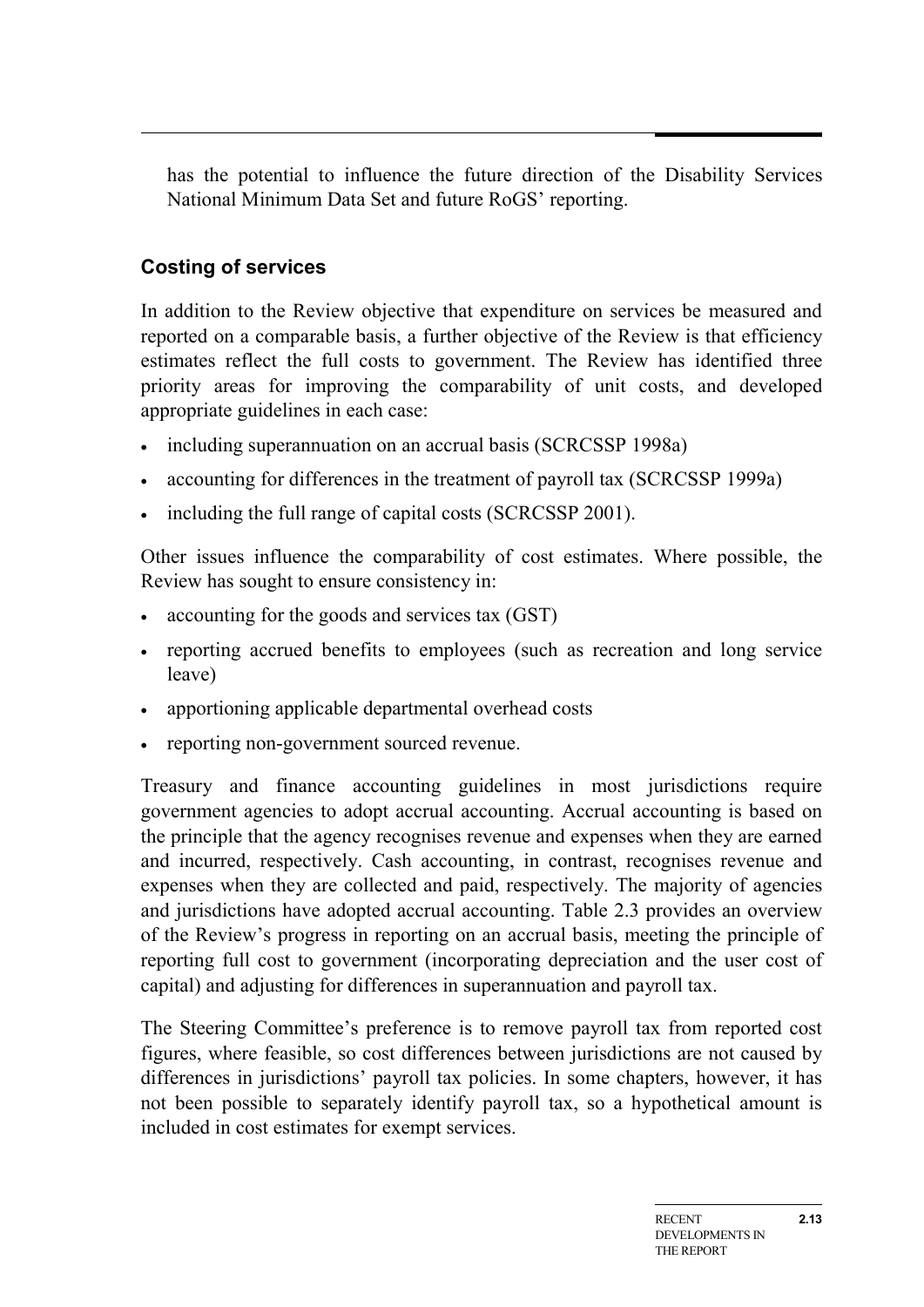### *Capital costs*

Under accrual accounting, the focus is on the capital used (or consumed) in a particular year, rather than on the cash expenditure incurred in its purchase (for example, the purchase costs of a new building). Capital costs comprise two distinct elements:

- depreciation defined as the annual consumption of non-current physical assets used in delivering government services
- the user cost of capital the opportunity cost of funds tied up in the capital used to deliver services (that is, the return that could have been generated if the funds were employed in their next best use).

To improve the comparability of unit costs, the Steering Committee decided that both depreciation and the user cost of capital should be included in unit cost calculations (with the user cost of capital for land to be reported separately). The Steering Committee also agreed that the user cost of capital rate should be applied to all non-current physical assets, less any capital charges and interest on borrowings already reported by the agency (to avoid double counting). The rate applied for the user cost of capital is based on a weighted average of rates nominated by jurisdictions (currently 8 per cent).

Differences in asset measurement techniques can have a major impact on reported capital costs (SCRCSSP 2001). However, the differences created by these asset measurement effects are generally relatively small in the context of total unit costs because capital costs represent a relatively small proportion of total cost (except for housing). In housing, where the potential for asset measurement techniques to influence total unit costs is greater, the adoption under the Commonwealth State Housing Agreement (replaced by the NAHA from 1 January 2009) of a uniform accounting framework has largely prevented this from occurring. The adoption of national uniform accounting standards across all service areas would be a desirable outcome for the Review.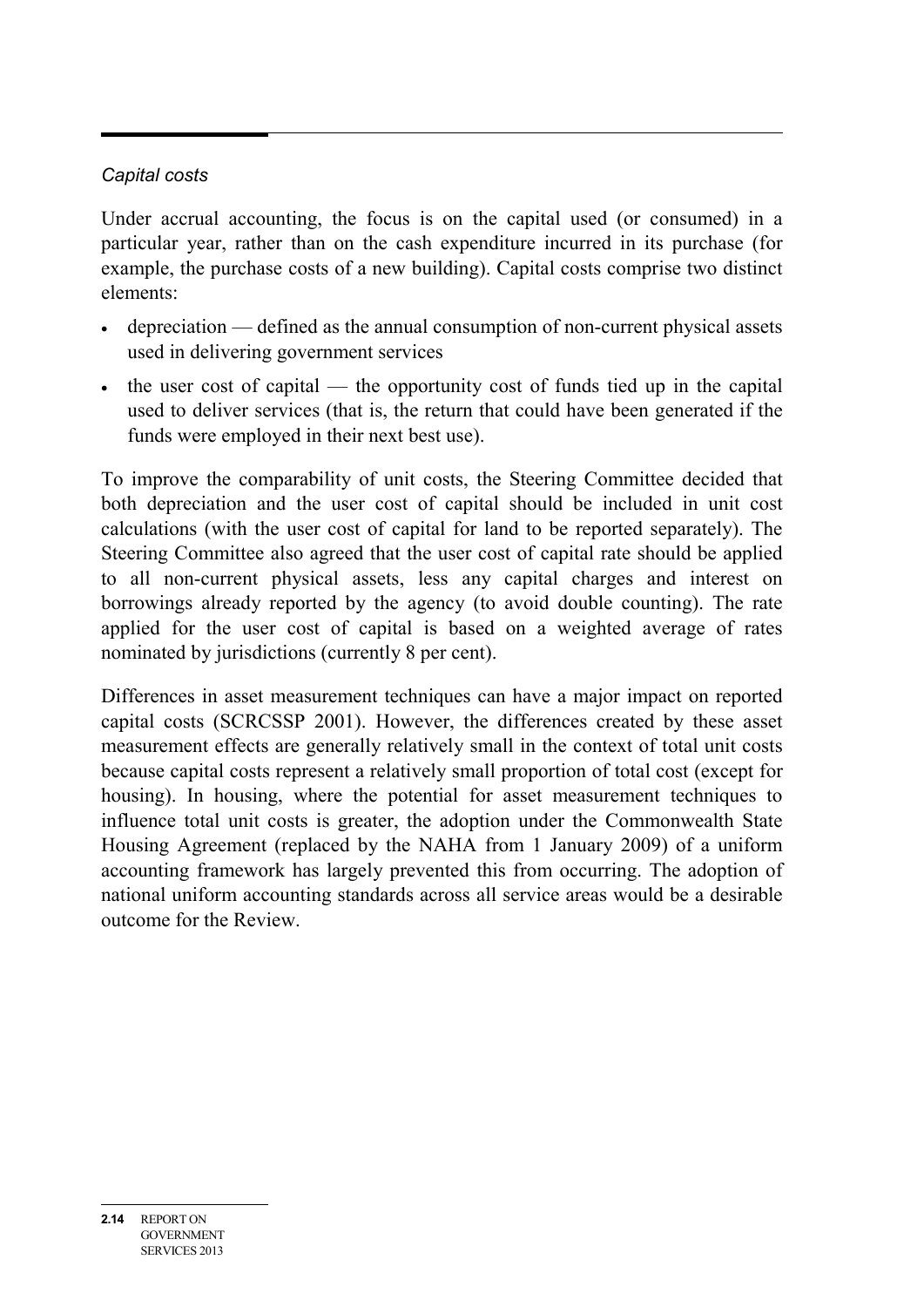|                                              |                                   | Full cost to government - element included |                         |                                    |                           |
|----------------------------------------------|-----------------------------------|--------------------------------------------|-------------------------|------------------------------------|---------------------------|
| Service area/indicator<br>framework          | Accounting<br>regime <sup>a</sup> | Depreciation                               | User cost of<br>capital | Superannuation<br>on accrual basis | Payroll tax<br>consistent |
| Child care, education and training           |                                   |                                            |                         |                                    |                           |
| Early childhood, education<br>and care       | Accrual                           | ✓                                          | X                       | ✓                                  | X                         |
| School education                             | Accrual                           | ✓                                          | ✓                       |                                    | ✓                         |
| <b>VET</b>                                   | Accrual                           |                                            | ✓                       |                                    |                           |
| Justice                                      |                                   |                                            |                         |                                    |                           |
| Police services                              | Accrual                           | ✓                                          | ✓                       | ✓                                  | ✓                         |
| Courts                                       | Accrual                           |                                            | x                       |                                    |                           |
| Corrective services                          | Accrual                           |                                            | ✓                       | ✓                                  | ✓                         |
| <b>Emergency management</b>                  |                                   |                                            |                         |                                    |                           |
| Fire services                                | Accrual                           | ✓                                          | ✓                       | x                                  | ✓                         |
| Ambulance services                           | Accrual                           | ✓                                          | ✓                       | x                                  |                           |
| Health                                       |                                   |                                            |                         |                                    |                           |
| Public hospitals                             | Accrual                           | ✓                                          | ✓                       | ✓                                  | ✓                         |
| Maternity services                           | Accrual                           |                                            | x                       |                                    |                           |
| Primary and community<br>health <sup>b</sup> | Accrual                           |                                            |                         |                                    |                           |
| Mental health management                     | Accrual                           | x                                          | x                       | ✓                                  | X                         |
| Community services                           |                                   |                                            |                         |                                    |                           |
| Aged care servicesb                          | Accrual                           |                                            |                         |                                    | ✓                         |
| Services for people with<br>disability       | Accrual                           | ✓                                          | x                       | ✓                                  | ✓                         |
| Child protection and<br>out-of-home careb    | Accrual                           | ✓                                          | x                       |                                    | x                         |
| Youth justice services                       | Accrual                           | ✓                                          | x                       |                                    | X                         |
| Housing and homelessness                     |                                   |                                            |                         |                                    |                           |
| Social housing                               | Accrual                           | ✓                                          | ✓                       |                                    |                           |
| Homelessness services <sup>b</sup>           | Accrual                           |                                            |                         |                                    |                           |

#### Table 2.3 **Progress of unit cost comparability, 2013 RoGS**

 $\checkmark$  = Most jurisdictions include this item or report it separately, or include it on an accrual basis.  $x$  = Most jurisdictions do not include or report this item, or do not include it on an accrual basis. **a** Accrual: most jurisdictions reported in accrual terms for the data in the 2013 RoGS. **b** Costs comprise mostly Australian Government transfer payments to private service providers or households. .. Not applicable.

*Source*: Chapters 3–17.

#### *Other costing issues*

Other costing issues include accounting for the GST, the apportionment of costs shared across services (mainly overhead departmental costs) and the treatment of non-government sourced revenue.

• Government agencies are treated in the same manner as other businesses for GST. That is, government agencies are not exempt from GST on their purchases,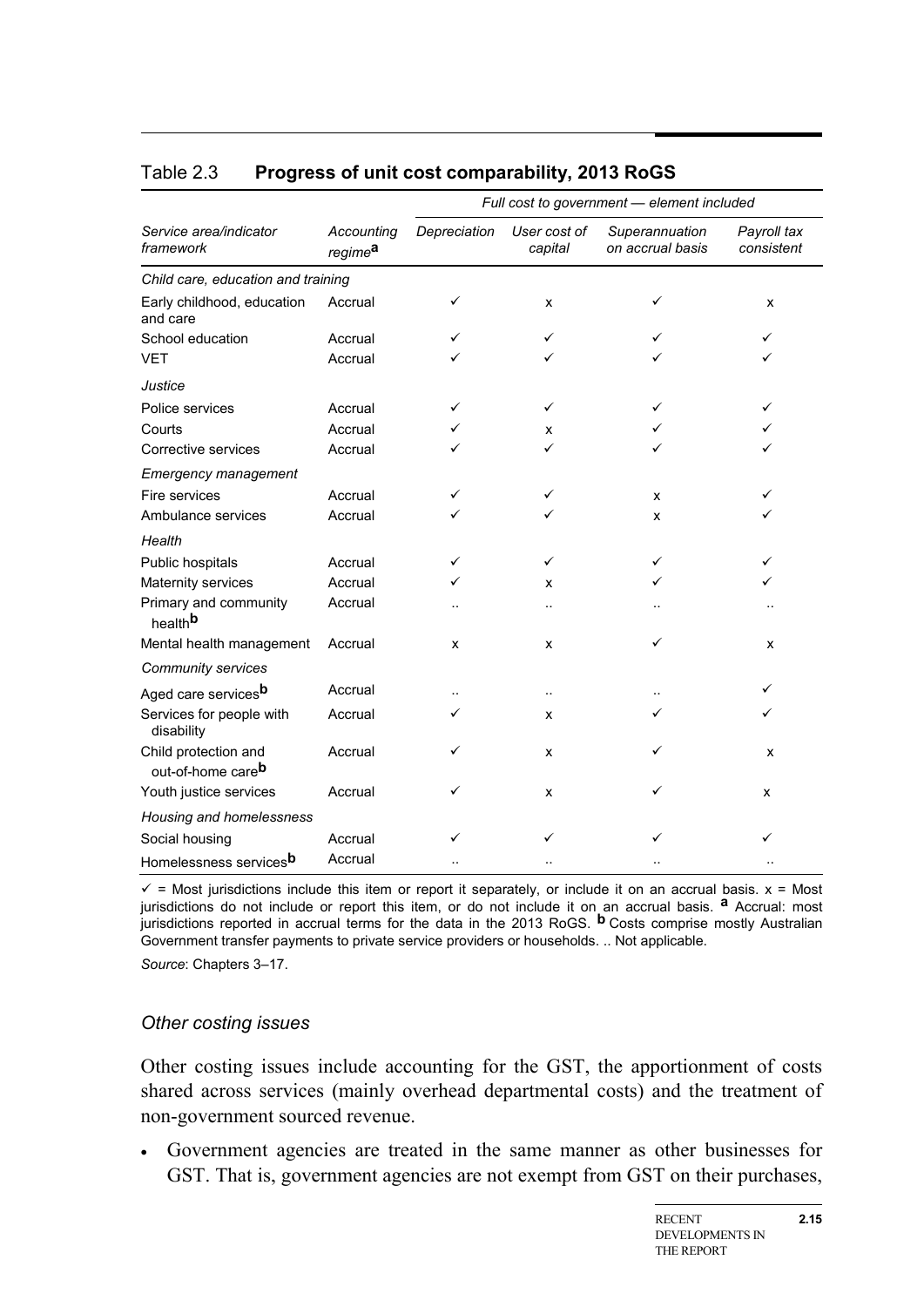and can claim input tax credits for the GST paid on inputs. Data reported in RoGS are net of GST paid and input tax credits received, unless otherwise specified. The GST appears to have little quantifiable impact on the performance indicators in RoGS.

- Full apportionment of departmental overheads is consistent with the concept of full cost recovery. The practice of apportioning overhead costs varies across the services in RoGS.
- The treatment of non-government sourced revenue varies across services in RoGS. Some services deduct such revenue from their estimates of unit costs. This is usually in cases where the amounts concerned are relatively small (for example, in police services and courts). The costs reported are therefore an estimate of net cost to government. However, where revenue from non-government sources is significant (such as with public hospitals, fire services and ambulance services), both the gross cost and the net cost to government are reported, in order to provide an adequate understanding of efficiency.

## **Reporting for special needs groups**

Some chapters of RoGS focus on the performance of agencies in providing services to specific groups in society — for example, the chapters on aged care services, services to people with disability and children's services. Across RoGS, the Steering Committee also seeks to report on the performance of agencies providing services for three identified special needs groups: Indigenous Australians; people living in communities outside the capital cities (that is, people living in other metropolitan areas, or rural and remote communities); and people from a non-English speaking background. However, for many services, there is a paucity of data on outcomes for these groups.

#### *Indigenous Australians*

In May 1997, the (then) Prime Minister asked the Review to give particular attention to the performance of mainstream services in meeting the needs of Indigenous Australians. Table 2.4 provides an indication of which service areas report at least one data item on Indigenous Australians.

Since 2003, the Steering Committee has compiled all of RoGS' information on Indigenous Australians into a separate Indigenous compendium. The most recent compendium (of data from the 2012 RoGS) was released in April 2012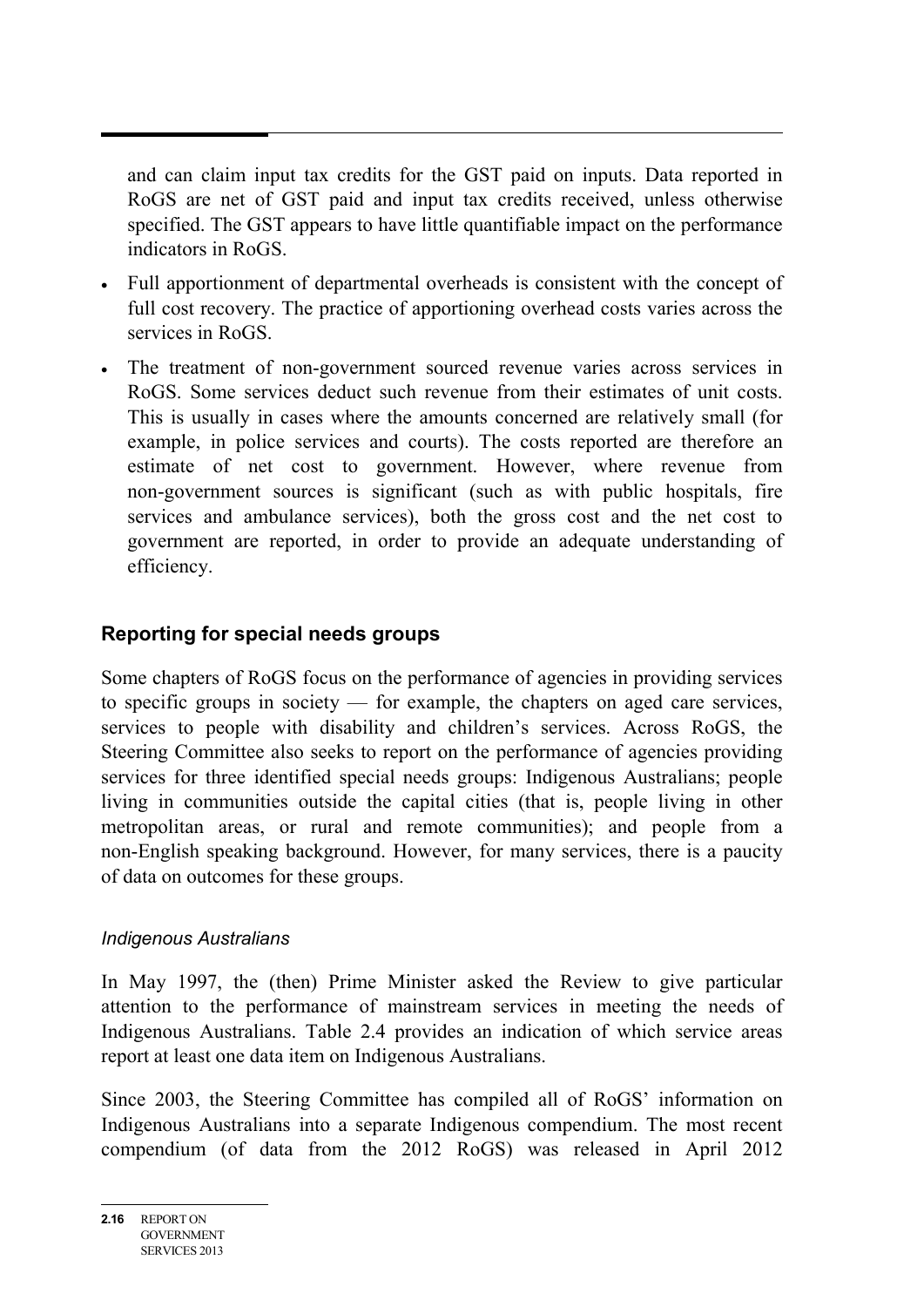(SCRGSP 2012b). A compendium of Indigenous data from this edition will be released by mid-2013.

|                                          |             |                 | Outputs |                      |            |
|------------------------------------------|-------------|-----------------|---------|----------------------|------------|
| Service area/indicator<br>framework      | Descriptive | <b>Outcomes</b> | Equity  | <b>Effectiveness</b> | Efficiency |
| Child care, education and training       |             |                 |         |                      |            |
| Early childhood, education<br>and care   | x           | x               | ✓       | X                    | X          |
| School education                         | ✓           | ✓               | ✓       | ✓                    | x          |
| <b>VET</b>                               | X           | ✓               | ✓       | ✓                    | X          |
| Justice                                  |             |                 |         |                      |            |
| Police services                          | ✓           | ✓               | ✓       | ✓                    | X          |
| Courts                                   | x           | x               | x       | x                    | X          |
| Corrective services                      | ✓           | X               | X       | ✓                    | X          |
| <b>Emergency management</b>              |             |                 |         |                      |            |
| Fire services                            | x           | x               | x       | x                    | X          |
| Ambulance services                       | x           | x               | x       | x                    | X          |
| Health                                   |             |                 |         |                      |            |
| Public hospitals                         | ✓           | X               | x       | ✓                    | x          |
| Maternity services                       | X           | ✓               | x       | x                    | x          |
| Primary and community health             | ✓           | ✓               | ✓       | ✓                    | x          |
| Mental health management                 | ✓           | ✓               | ✓       | x                    | x          |
| Community services                       |             |                 |         |                      |            |
| Aged care services                       | ✓           | x               | ✓       | ✓                    | ✓          |
| Services for people with<br>disability   | ✓           | X               |         | ✓                    | x          |
| Child protection and<br>out-of-home care | ✓           | X               | x       | ✓                    | x          |
| Youth justice services                   | ✓           | X               | X       | ✓                    | x          |
| Housing and homelessness                 |             |                 |         |                      |            |
| Social housing                           | ✓           | ✓               | ✓       | ✓                    | ✓          |
| Homelessness services                    |             | ✓               |         | ✓                    | x          |

#### Table 2.4 **Reporting of at least one data item on Indigenous Australians, 2013 RoGS**

*Source*: Chapters 3–17.

In this Report, the term 'Indigenous' is used to describe Aboriginal and/or Torres Strait Islander people in Australia. While the Steering Committee acknowledges the diversity of Australia's Indigenous peoples, most of the available data on Indigenous Australians are for Aboriginal and Torres Strait Islander people combined.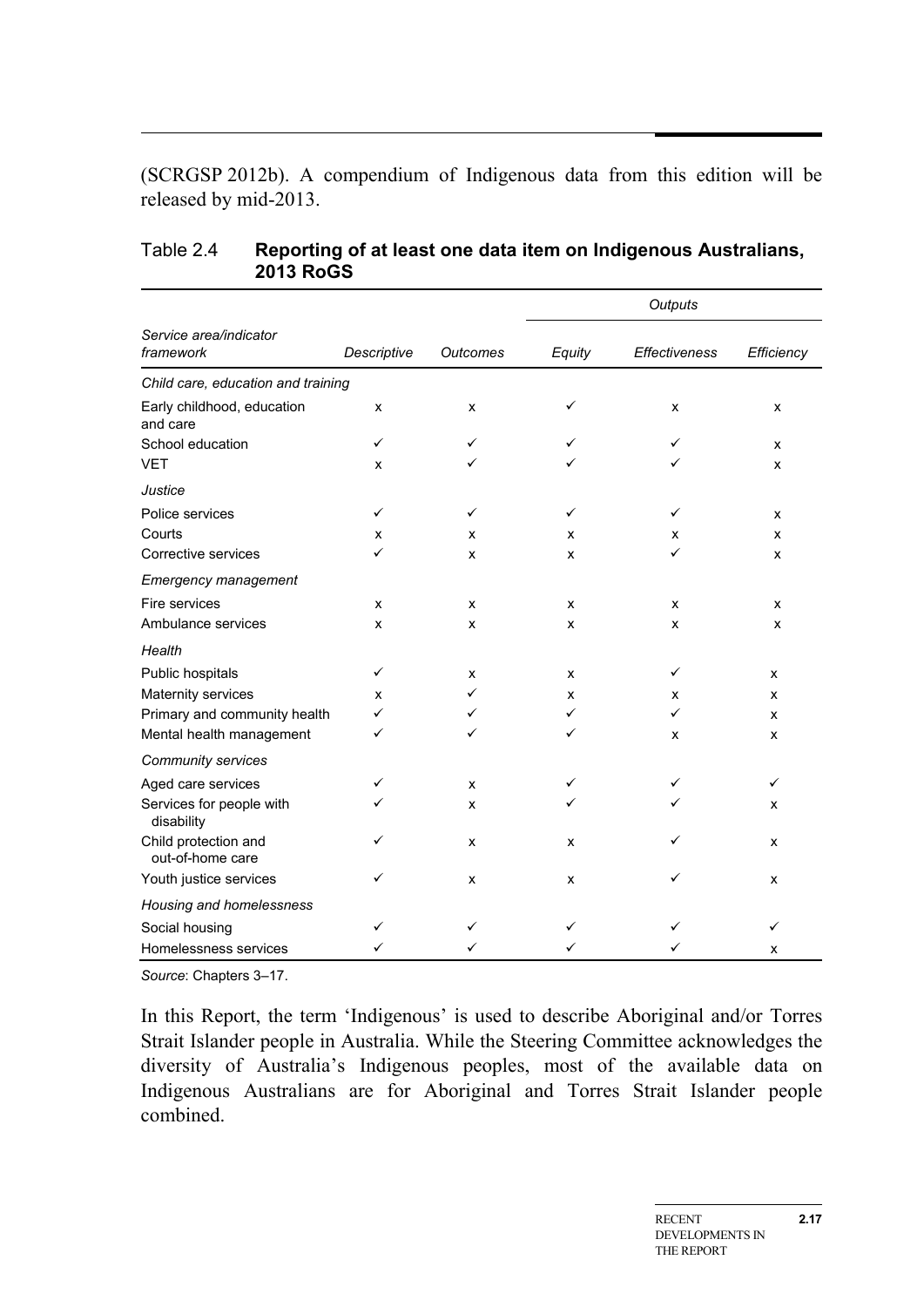## *Overcoming Indigenous Disadvantage: Key Indicators report*

In April 2002, the Council of Australian Governments (COAG) commissioned the Steering Committee to produce a regular report on key indicators of Indigenous disadvantage. The terms of reference for the *Overcoming Indigenous Disadvantage: Key Indicators* (OID) report was updated in March 2009 and the new terms of reference for the Review, endorsed by COAG in 2010, encompasses the OID report. Five editions of the OID report have been published (SCRGSP 2003, 2005, 2007, 2009, 2011). The next edition of the OID report is anticipated to be released in 2014.

### *Indigenous Expenditure Report*

In December 2007, COAG committed to expenditure reporting on services to Indigenous Australians. In October 2008, Treasury requested the Secretariat for the Review to provide secretariat services to the Indigenous Expenditure Report (IER) Steering Committee, an arrangement endorsed by COAG in 2009. In 2011, COAG transferred responsibility for developing and producing future editions of the *Indigenous Expenditure Report* to the Steering Committee for the Review. The former IER Steering Committee is continuing as the IER Working Group, providing expert advice to the Review Steering Committee.

Two editions of the IER have been published, in 2010 and 2012. The next IER is planned for release in mid-2014.

## *Data collection issues relating to Indigenous Australians*

Many administrative data collections do not have accurate or complete identification of the Indigenous status of their clients. In some instances, the method and level of identification of Indigenous Australians appear to vary across jurisdictions. Further, while many surveys now include an Indigenous identifier, many do not include a sufficiently large sample to provide reliable results for the Indigenous population. The AIHW (2012) has examined the identification of Aboriginal and Torres Strait Islander clients in a number of its community services data collections, by analysing where Indigenous status is missing/not stated and makes a number of recommendations for jurisdictions to improve Indigenous data collection.

National work on improving Indigenous identification is ongoing. Under Schedule F of the *National Indigenous Reform Agreement* (NIRA), the ABS and AIHW are undertaking work on improving Indigenous identification across a range

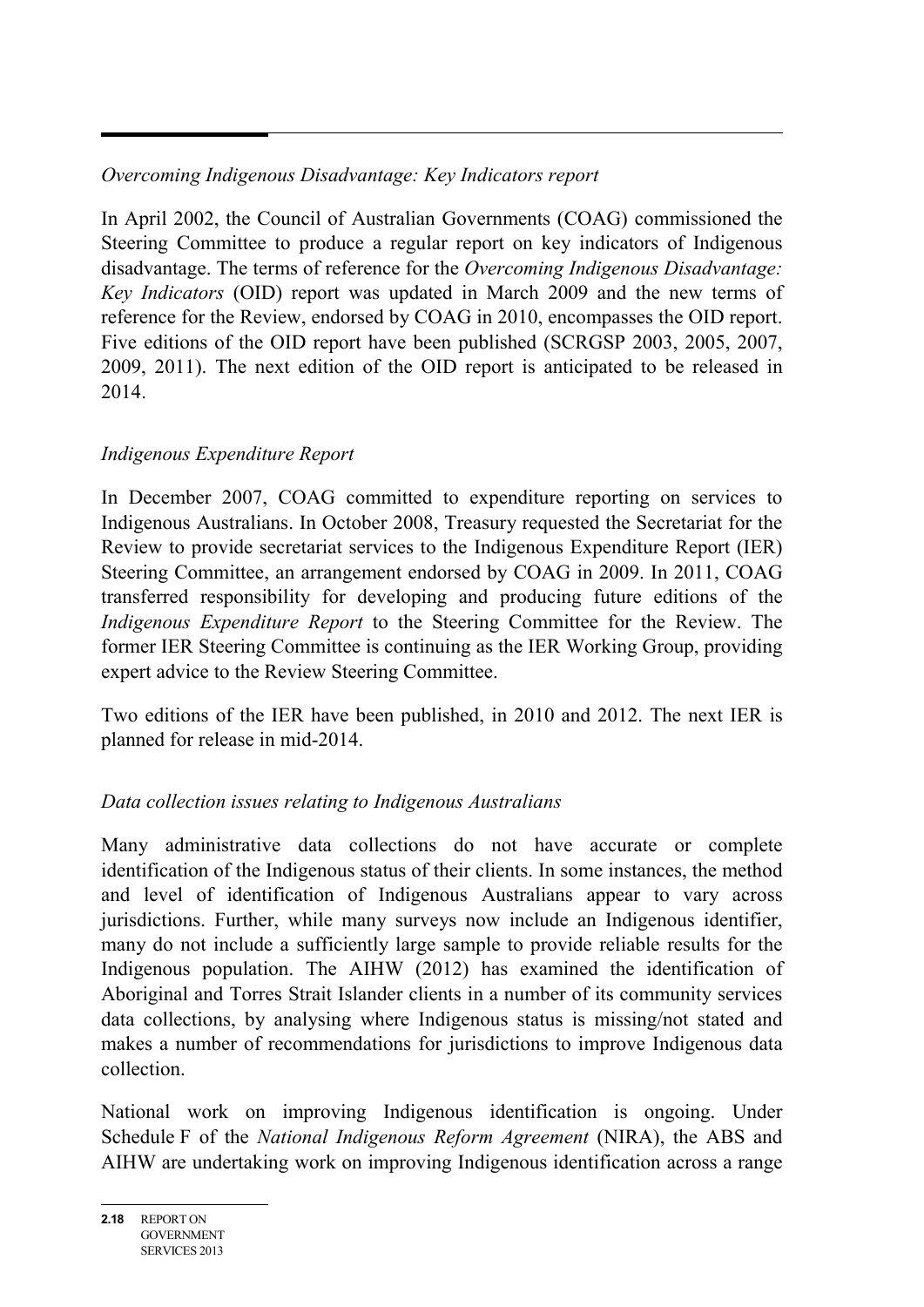of data collections (COAG 2012). Activities by the ABS and AIHW (both under the NIRA and independently) include:

- an ongoing program to improve the identification of Indigenous status of clients in Australian, State and Territory governments' administrative systems. Priority is being given to the improvement of births and deaths statistics in all states and territories, as well as data for hospital separations, community services, education, housing and crime and justice
- work with other agencies to develop and support national Indigenous information plans, Indigenous performance indicators and Indigenous taskforces on a number of topics
- improving Indigenous enumeration in the five-yearly Census of Population and Housing, including data for small geographic areas
- an established cycle of Indigenous-specific surveys as part of the ABS Household Survey Program to provide Indigenous statistics on a three-yearly basis and an annual series of Indigenous labour force estimates
- producing publications related to improving methods for Indigenous statistics (for example, AIHW 2012).

The (then) Ministerial Council on Aboriginal and Torres Strait Islander Affairs (MCATSIA) commissioned work to identify methodological issues in Indigenous data collections, outline how these are being addressed and identify any remaining gaps. The findings are presented in *Population and Diversity: Policy Implications of Emerging Indigenous Demographic Trends*, released in mid-2006 by the Centre for Aboriginal Economic Policy Research (CAEPR) (Taylor 2006). In mid-2007, MCATSIA commissioned further work on Indigenous population statistics from CAEPR, constructed around four projects:

- detailed regional analysis of change in Indigenous social indicators
- assessment of social and spatial mobility among Indigenous Australians in metropolitan areas
- development of conceptual and methodological approaches to the measurement of short term mobility
- case-study analyses of multiple disadvantage in select city neighbourhoods and regional centres.

Working Papers related to these projects are released as part of the CAEPR Working Paper Series (CAEPR 2011) and the Indigenous Population Project Series: 2011 Census Papers (for example, CAEPR 2012).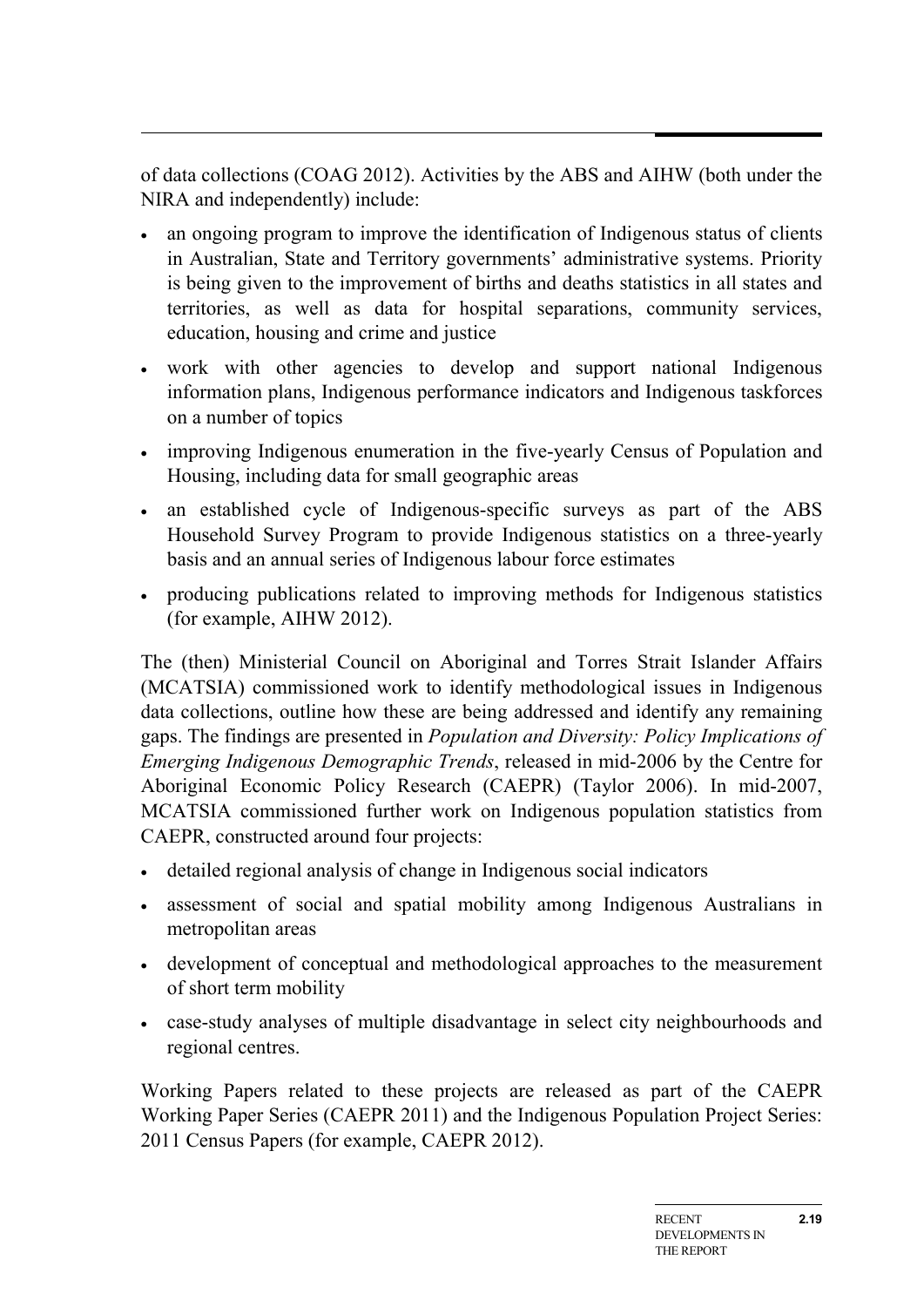In December 2007 and March 2008, COAG agreed to explicit targets for improving the lives of Indigenous people, and in November 2008 established the NIRA, which incorporates the COAG Closing the Gap targets and was last revised in November 2012 (COAG 2012). The NIRA provides an integrated framework for the task of Closing the Gap, setting out the policy principles, objectives and performance indicators underpinning Closing the Gap and the specific steps governments are taking to meet the targets. The Steering Committee is committed to aligning relevant indicators in this RoGS with the Working Group on Indigenous Reform (WGIR) framework.

The Coordinator-General for Remote Indigenous Services (CGRIS) provides a six monthly report to the Minister for Families Community Services and Indigenous Affairs. The first report was noted at COAG on 7 December 2009. COAG decided that the WGIR will provide a progress report to COAG on recommendations in the CGRS report. The first WGIR progress report was noted by COAG at its April 2010 meeting. COAG also committed to continuing its monitoring of progress of the National Partnership on Remote Service Delivery (COAG 2010). The sixth (and most recent) CGRIS report was released in December 2012 (CGRIS 2012).

The Review will draw on these initiatives in future RoGS.

### *People living in rural and remote areas*

The Steering Committee selectively reports on the performance of governments in delivering services to people in communities outside the capital cities. Table 2.5 indicates which service sectors are reporting at least one data item on services delivered to people in rural and remote areas.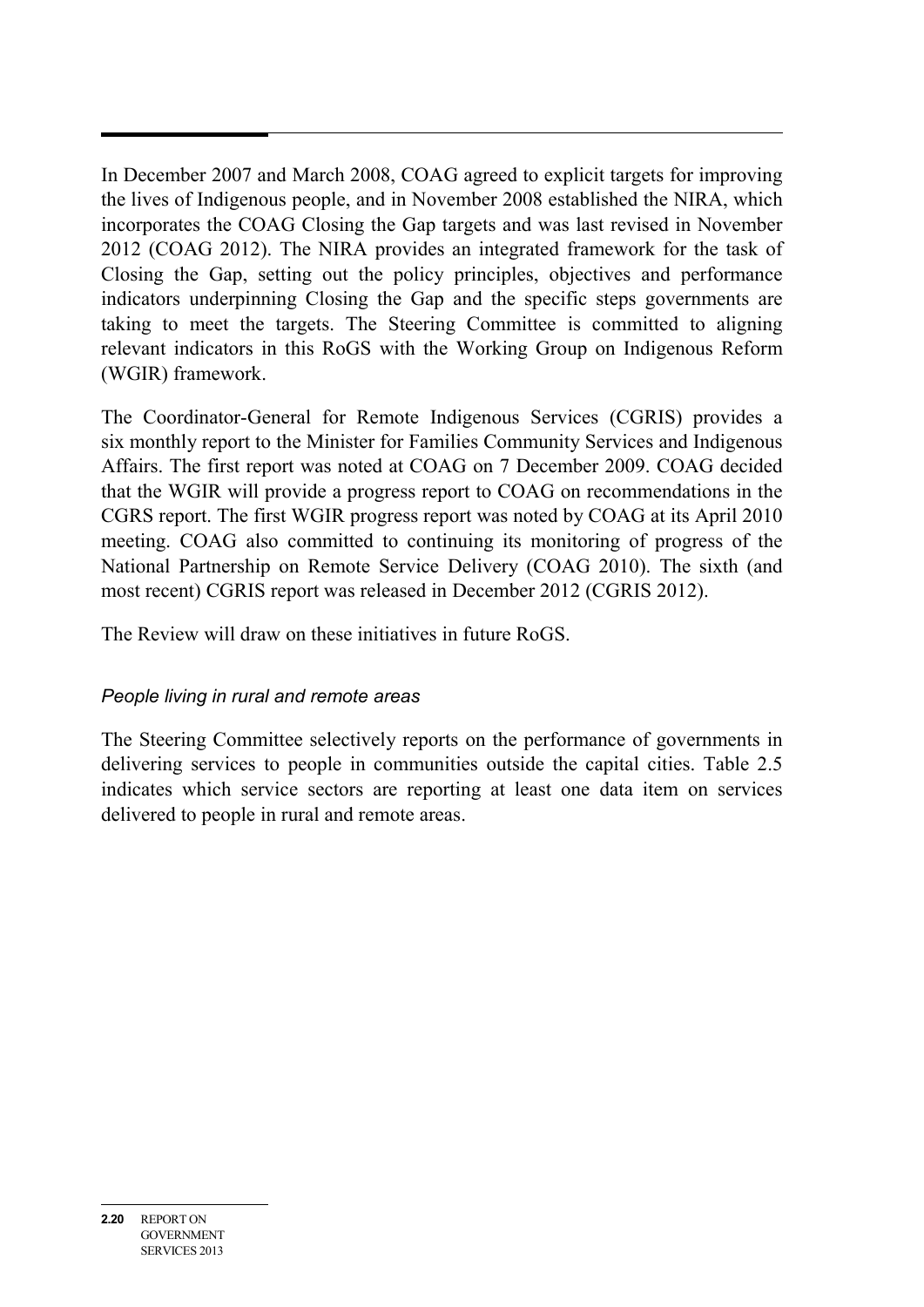|                                          |             | <b>Outcomes</b> | Outputs |                      |            |
|------------------------------------------|-------------|-----------------|---------|----------------------|------------|
| Service area/indicator<br>framework      | Descriptive |                 | Equity  | <b>Effectiveness</b> | Efficiency |
| Child care, education and training       |             |                 |         |                      |            |
| Early childhood, education<br>and care   | x           | x               | ✓       | ✓                    | X          |
| School education                         | ✓           | ✓               | x       | x                    | x          |
| <b>VET</b>                               | x           | ✓               | ✓       | X                    | X          |
| Justice                                  |             |                 |         |                      |            |
| Police services                          | x           | x               | x       | x                    | X          |
| Courts                                   | x           | x               | x       | x                    | X          |
| Corrective services                      | x           | x               | x       | X                    | X          |
| <b>Emergency management</b>              |             |                 |         |                      |            |
| Fire services                            | x           | x               | x       | ✓                    | x          |
| Ambulance services                       | X           | x               | x       | x                    | X          |
| Health                                   |             |                 |         |                      |            |
| Public hospitals                         | ✓           | x               | X       | ✓                    | X          |
| Maternity services                       | x           | x               | x       | x                    | X          |
| Primary and community health             | ✓           | ✓               | ✓       | ✓                    | X          |
| Mental health management                 | x           | ✓               | ✓       | x                    | X          |
| Community services                       |             |                 |         |                      |            |
| Aged care services                       | ✓           | x               | ✓       | ✓                    | X          |
| Services for people with<br>disability   | ✓           | x               | ✓       | ✓                    | X          |
| Child protection and<br>out-of-home care | x           | x               | x       | x                    | X          |
| Youth justice services                   | X           | x               | x       | X                    | X          |
| Housing                                  |             |                 |         |                      |            |
| Social housing                           | ✓           | x               | x       | x                    | X          |
| Homelessness services                    | x           | x               | X       | x                    | x          |

#### Table 2.5 **Reporting of at least one data item on rural and remote communities, 2013 RoGS**

*Source*: Chapters 3–17.

Where geographic location is used to identify groups with special needs, data are usually disaggregated according to a geographic classification system, either:

- the Rural, Remote and Metropolitan Areas (RRMA) classification system developed in 1994 by the Department of Primary Industries and Energy, and the then Department of Human Services and Health (now Australian Government Department of Health and Ageing), or a variant of RRMA
- the ABS' Australian Standard Geographical Classification (ASGC) of remoteness areas (ABS 2009a), based on the Accessibility/Remoteness Index of Australia (ARIA) developed by Commonwealth Department of Heath and Aged Care and the National Key Centre For Social Applications of Geographic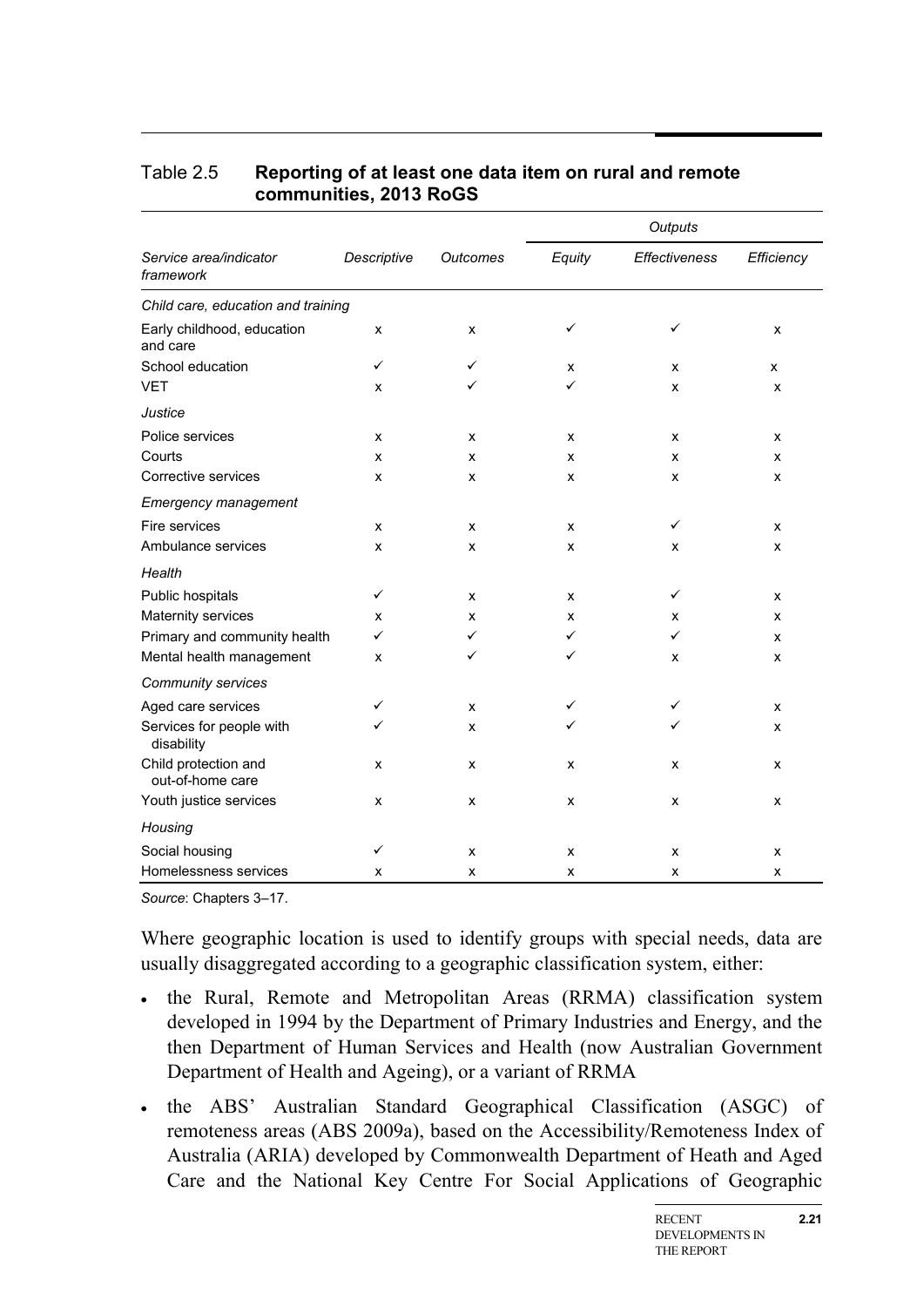Information Systems. A new geographical framework, the Australian Statistical Geography Standard (ASGS) replaced the ASGC, effective from July 2011.

- The first four volumes of the new ASGS have been released: Main Structure and Greater Capital City Statistical Areas (ABS 2011a); Indigenous Structure (ABS 2011b); Non ABS Structures (ABS 2011c); and Significant Urban Areas, Urban Centres and Localities, Section of State (ABS 2012a).
- Volume five (anticipated to be released in 2013) will detail the Remoteness Structure (ABS forthcoming).

Reporting data on rural and remote communities is complicated by the number of classification systems that exist. The chapters on early childhood education and care, VET, fire and ambulance services, aged care services, disability services and housing use the ABS Australian Standard Geographical Classification of remoteness areas.

A number of other services (public hospitals, primary and community health and protection and support services) use the Rural, Remote and Metropolitan Areas (RRMA) classification or a variant (DPIE and DHSH 1994). The chapter on school education uses its own system developed for education ministers, known as the MCEECDYA (now SCSEEC) Geographic Location Classification, which draws on the RRMA classification and ABS's Accessibility and Remoteness Index of Australia (Jones 2000).

## *People from a non-English speaking background*

A number of chapters in RoGS include data on the performance of governments in providing services to people from a non-English speaking background. Table 2.6 indicates which services have reported at least one performance indicator for all jurisdictions.

Reporting data on people from a non-English speaking background is complicated by:

• undercounting. The ABS' Post Enumeration Survey conducted after the 2011 Census found that net undercount rates for country of birth were very high (around 1 million) for people born in non-English speaking countries (ABS 2012b). Problems with self-identification are likely to be apparent with collecting data on language background, which will adversely affect the quality of data even if all collections were to adopt an ABS' standard definition as an identifier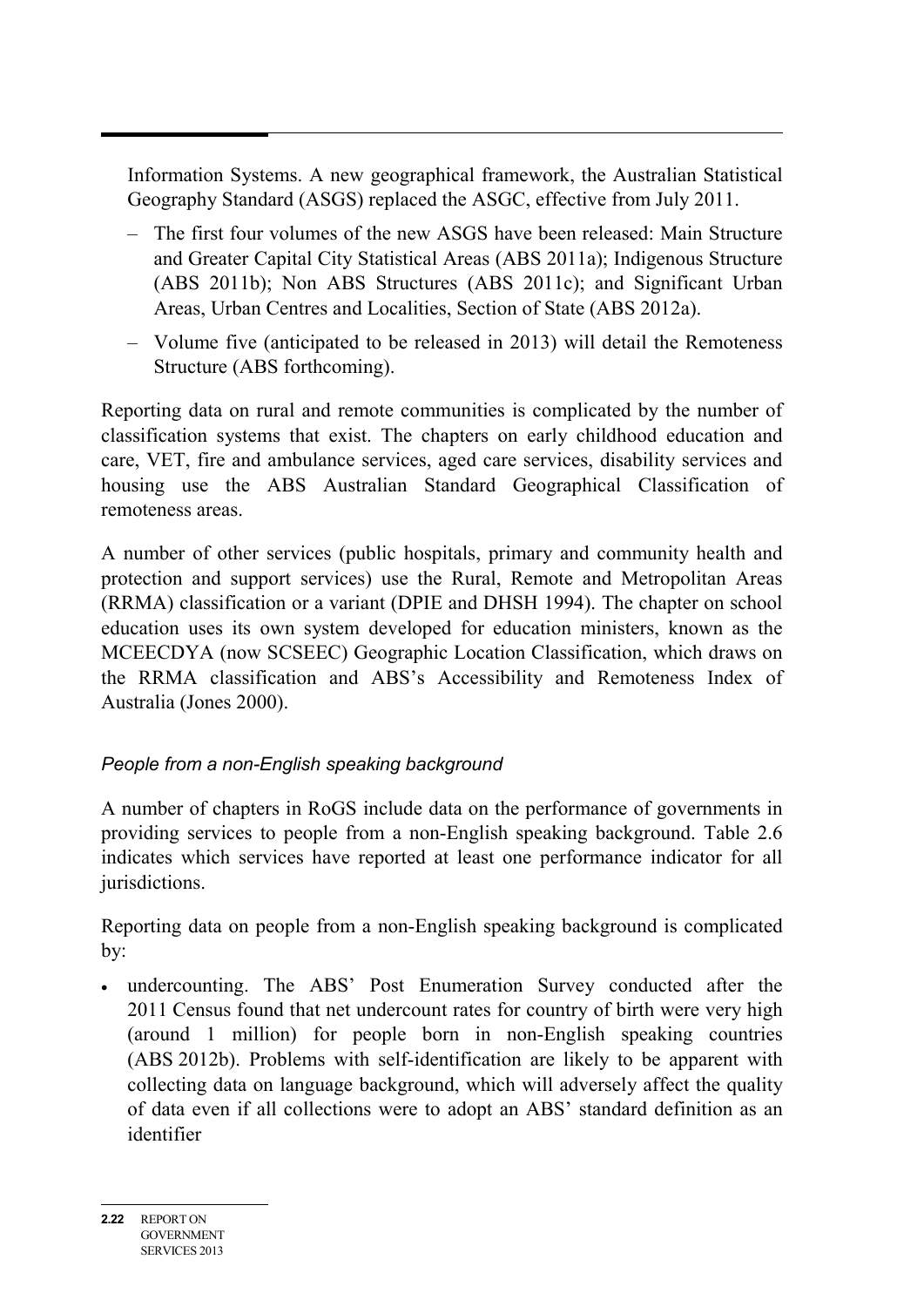• the number of classification systems that exist. Various chapters of RoGS use different classification systems based on: people speaking a language other than English at home (reported for early childhood education and care, VET and breast cancer detection); people with a language background other than English (reported for school education); and people born in a non-English speaking country (reported for aged care services, services for people with disability and homelessness services).

In conjunction with a multicultural policy (Australian Government 2011a), part of the Australian Government's response to the Australian Multicultural Advisory Council's recommendations (AMAC 2010) includes a plan to work with the Steering Committee to ensure that data collected by government agencies on client services can be disaggregated by cultural and linguistic diversity items to inform reporting in RoGS (Australian Government 2011b). In June 2012 an Access and Equity Inquiry Panel (DIAC 2012) recommended that the Australian, State and Territory governments explore using the RoGS' process to better understand access and equity performance in relation to culturally and linguistically diverse clients (DIAC 2012).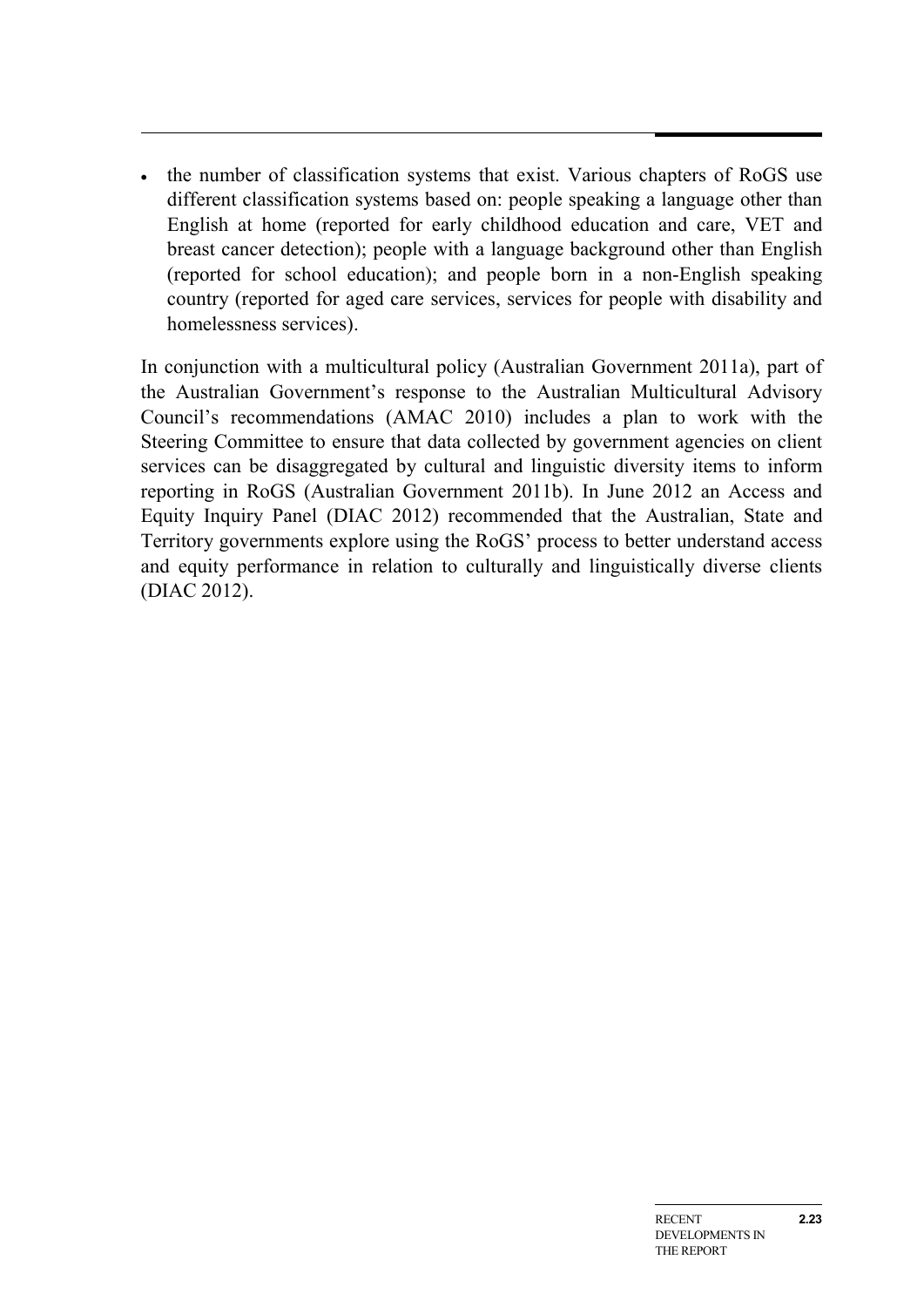|                                          |              |                 |        | Outputs              |            |
|------------------------------------------|--------------|-----------------|--------|----------------------|------------|
| Service area/indicator<br>framework      | Descriptive  | <b>Outcomes</b> | Equity | <b>Effectiveness</b> | Efficiency |
| Child care, education and training       |              |                 |        |                      |            |
| Early childhood, education<br>and care   | x            | X               | ✓      | x                    | X          |
| School education                         | $\checkmark$ | ✓               | X      | x                    | X          |
| <b>VET</b>                               | х            | ✓               | ✓      | x                    | х          |
| Justice                                  |              |                 |        |                      |            |
| Police services                          | X            | X               | X      | x                    | x          |
| Courts                                   | X            | X               | x      | x                    | X          |
| Corrective services                      | x            | X               | X      | x                    | x          |
| <b>Emergency management</b>              |              |                 |        |                      |            |
| Fire services                            | X            | X               | X      | x                    | x          |
| Ambulance services                       | x            | X               | x      | x                    | X          |
| Health                                   |              |                 |        |                      |            |
| Public hospitals                         | x            | X               | X      | x                    | X          |
| Maternity services                       | X            | X               | x      | x                    | X          |
| Primary and community health             | X            | $\checkmark$    | X      | x                    | X          |
| Mental health management                 | x            | X               | X      | x                    | X          |
| Community services                       |              |                 |        |                      |            |
| Aged care services                       | x            | X               | ✓      | х                    | x          |
| Services for people with<br>disability   | ✓            | X               | ✓      | ✓                    | X          |
| Child protection and<br>out-of-home care | X            | X               | X      | x                    | x          |
| Youth justice services                   | x            | X               | X      | x                    | x          |
| Housing                                  |              |                 |        |                      |            |
| Social housing                           | x            | X               | х      | x                    | X          |
| Homelessness services                    | x            | X               | ✓      | ✓                    | x          |

#### Table 2.6 **Reporting of at least one data item on people from a non-English speaking background, 2013 RoGS**

<span id="page-23-0"></span>*Source*: Chapters 3–17.

## **2.3 'Cross-cutting' issues**

There is growing emphasis on the management of policy issues that cover more than one service-sector, service area or ministerial portfolio — for example, government policies aimed at specific client groups such as older people, females, children, Indigenous Australians, people in rural and remote areas and people from non-English speaking backgrounds. Improving the management of these issues can contribute to more effective and efficient service provision. Greater efficiency can come from more clearly defined priorities and from the elimination of duplicated or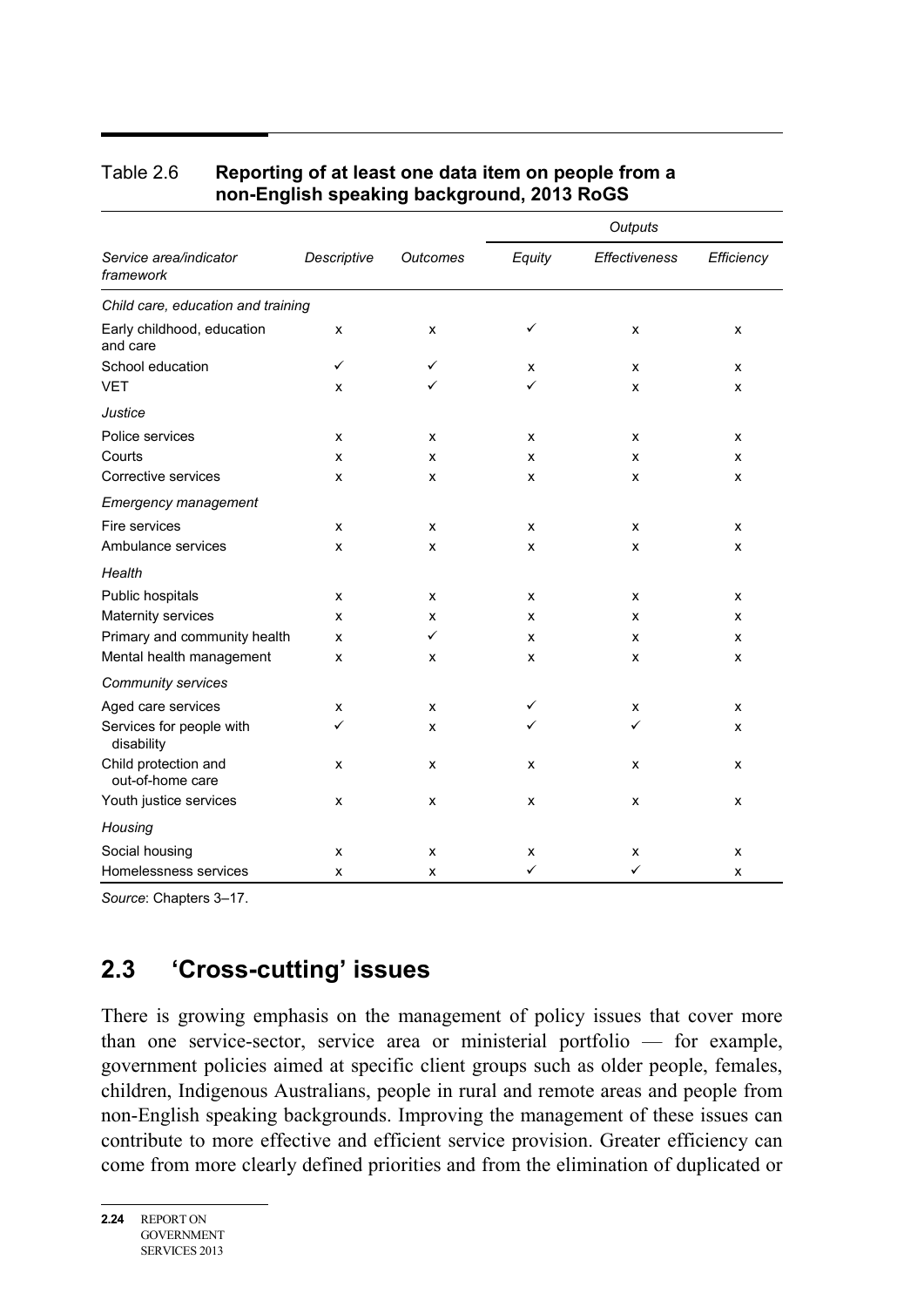inconsistent programs. Improved outcomes can also result from a more holistic and client centred approach to service delivery.

Cross-cutting issues arise in several areas of RoGS. The frameworks in the sector overviews are one means of reporting outcomes for a range of different services working in combination. In other cases, the breadth of services covered by RoGS allows relevant information to be drawn from across the report (although current data limitations constrain the ability to disaggregate information for particular target groups in some services). For example, the mental health management chapter focuses on the performance of specialised mental health services, but people with a mental illness also access: primary and community health services (such as general practitioners, and drug and alcohol services) (chapter 11); aged care services (chapter 13); services for people with disability (chapter 14); housing (chapter 16); and, some people with a mental illness also enter corrective services (chapter 8).

Other references in this RoGS to cross-cutting issues include:

- workforce participation and the availability of child care services, and VET in schools and non–linear education and training pathways (sector overview B)
- mortality rates and life expectancy are influenced by education, public health, housing, primary and community health, and hospital services (as well as external factors) (sector overview E)
- potentially preventable hospitalisations are influenced by primary and community health services (chapter 11)
- long term aged care in public hospitals (chapter 13)
- younger people with disability in residential aged care facilities (chapter 14)
- community services pathways and Home and Community Care (HACC) across the community services sector (sector overview F)
- rates of return to prison and community corrections are influenced by the activities of police, courts and corrective services (as well as other factors) (sector overview C)
- changes in education outcomes over time for children in custody or on guardianship orders, compared to changes in education outcomes over time for all children (chapter 15)
- the contributions of many services to child protection services. Police services investigate serious allegations of child abuse and neglect, courts decide whether a child will be placed on an order, education and child care services provide services for these children, and health services support the assessment of child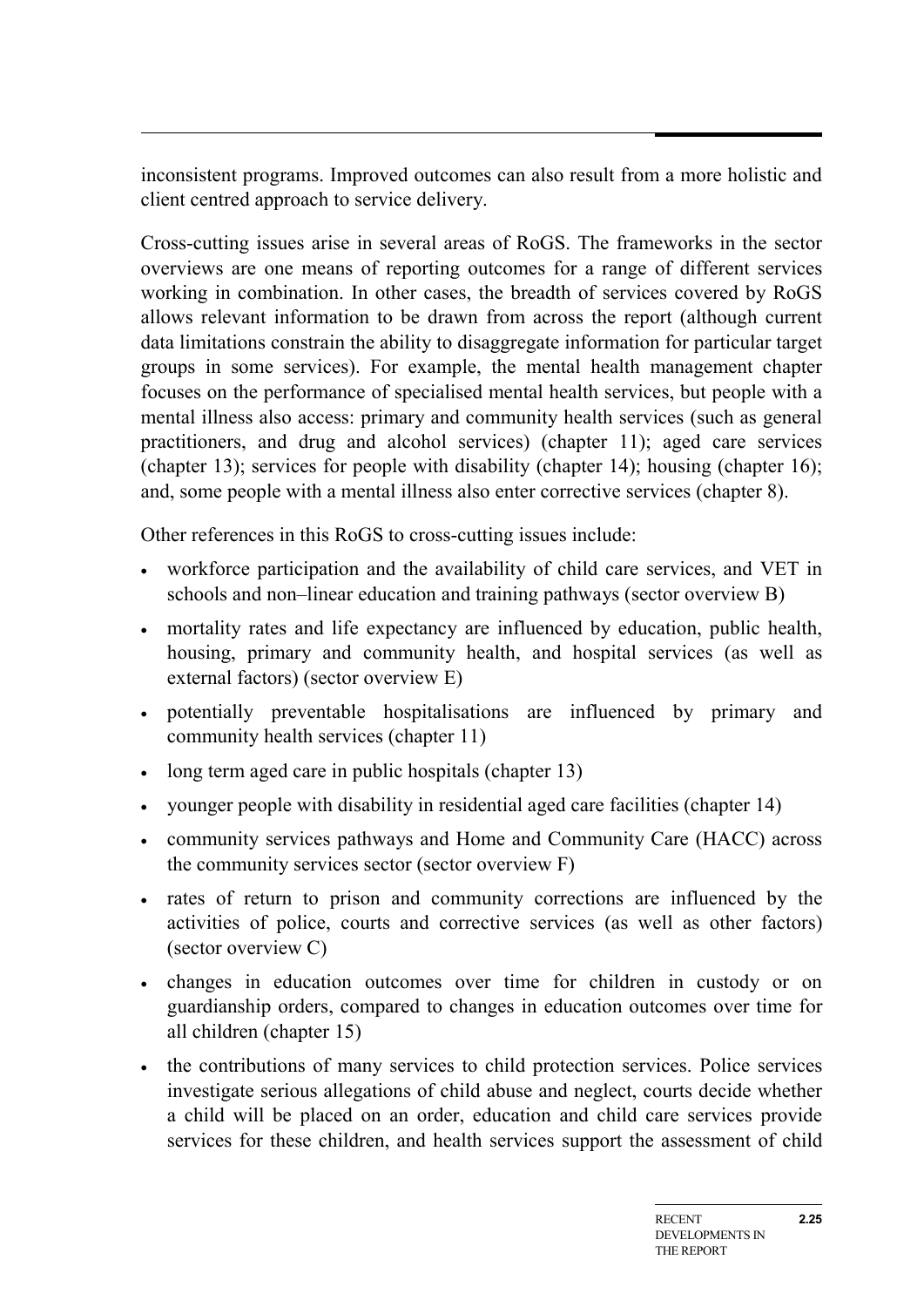protection matters and deliver therapeutic, counselling and other services (discussed primarily in chapter 15)

• close links between homelessness services and other forms of housing assistance reported in Housing, particularly crisis accommodation (sector overview G).

#### *Counter-terrorism*

A number of service areas included in this RoGS contribute to government initiatives to improve security throughout Australia. In particular, emergency services, police and public hospitals are key services involved in the inter-jurisdictional National Counter Terrorism Plan.[1](#page-25-0) While performance data in this RoGS do not explicitly include the details of these government activities, such activities need to be kept in mind when interpreting performance results — for example:

- counter-terrorism activities might have led to an increase in government expenditure, but the outputs or outcomes (for example, increased security patrols, emergency planning or improved security) may not show up in the data in the chapters. In this case, performance results for efficiency indicators might suggest a decrease in value for money
- counter-terrorism requirements might have been accommodated by an increase in productivity rather than an increase in expenditure, but if the additional outputs or outcomes are not recorded in the chapters, then performance results will not reflect the improvement in productivity.

The agencies with the primary responsibilities for counter-terrorism such as the defence forces, the Australian Security Intelligence Organisation (ASIO 2012) and the relevant coordinating bodies are not within scope for this RoGS, so comprehensive reporting of counter-terrorism is not included.

1

<span id="page-25-0"></span><sup>&</sup>lt;sup>1</sup> A National Counter Terrorism Committee with officials from the Australian, State and Territory governments has developed a National Counter Terrorism Plan. All governments have responsibilities under the Plan to prevent acts of terrorism or, if such acts occur, to manage their consequences in Australia (Attorney-General's Department 2009). The Counter-Terrorism White Paper 2010, Securing Australia – Protecting our Community, sets out Australia's counter-terrorism objectives and the means by which the Government will pursue them and provides that in relation to global counter-terrorism, Australia is committed to all United Nations counter-terrorism agreements. The White Paper reflects a number of improvements to Australia's approach to counter-terrorism and brings together for the first time, in a comprehensive manner, Australia's response to terrorism both domestically and internationally (DPM&C 2010).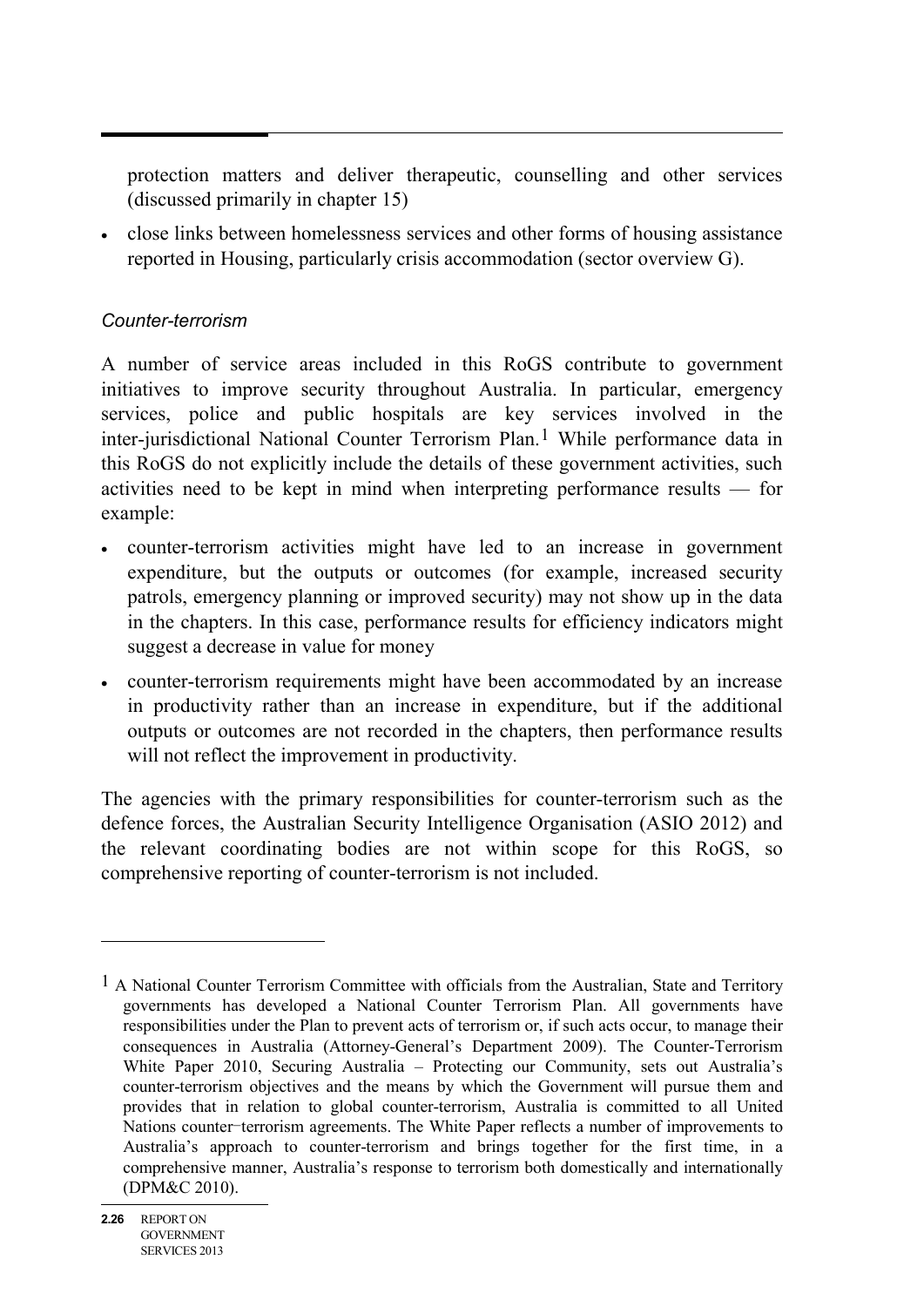## <span id="page-26-0"></span>**2.4 References**

- ABS (Australian Bureau of Statistics) 2005, *National Information Development Plan for Crime and Justice Statistics 2005*, Cat. no. 4520.0, Canberra.
- —— 2008a, *Discussion Paper: Assessment of Methods for Developing Life Tables for Aboriginal and Torres Strait Islander Australians, Australia,* 2006¸ Cat. no. 3302.0.55.002, Canberra.
- —— 2008b, *Information Paper: Census Data Enhancement — Indigenous Mortality Quality Study, Australia,* Cat. no. 4723.0, Canberra.
- —— 2009a, *Australian Standard Geographical Classification*, Cat. no. 1216.0, Canberra.
- —— 2009b, *Childhood Education and Care, Australia*, Cat. no. 4402.0, Canberra.
- —— 2011a, *Australian Statistical Geography Standard (ASGS): Volume 1 — Main Structure and Greater Capital City Statistical Areas,* Cat. no. 1270.0.55.001, Canberra.
- —— 2011b, *Australian Statistical Geography Standard (ASGS): Volume 2 — Indigenous Structure*, Cat. no. 1270.0.55.002, Canberra.
- —— 2011c, *Australian Statistical Geography Standard (ASGS): Volume 3 — Non ABS Structures*, Cat. no. 1270.0.55.003, Canberra.
- —— 2012a, *Australian Statistical Geography Standard (ASGS): Volume 4 — Significant Urban Areas, Urban Centres and Localities, Section of State*, Cat. no. 1270.0.55.004, Canberra.
- —— 2012b, *Census of Population and Housing — Details of Undercount, 2011*, Cat. no. 2940.0, Canberra, www.abs.gov.au/ausstats/abs@.nsf/Products/2940.0- 2011-Main+Features-Estimates+of+net+undercount (accessed on 21 June 2012).
- —— (forthcoming), *Australian Statistical Geography Standard (ASGS): Volume 5 — Remoteness Structure*, Cat. no. 1270.0.55.005, Canberra.
- AIHW (Australian Institute of Health and Welfare) 2011a, *Comparing Life Expectancy of Indigenous People in Australia, New Zealand, Canada and the United States: Conceptual, Methodological and Data issues*, May, Cat. no. IHW 47, www.aihw.gov.au/publication-detail/?id=10737418934 (accessed 30 November 2012).
- —— 2011b, *Principles on the use of direct age-standardisation in administrative data collections: for measuring the gap between Indigenous and non-Indigenous Australians*, October, Cat. no. CSI 12, www.aihw.gov.au/publicationdetail/?id=10737420133 (accessed 30 November 2012).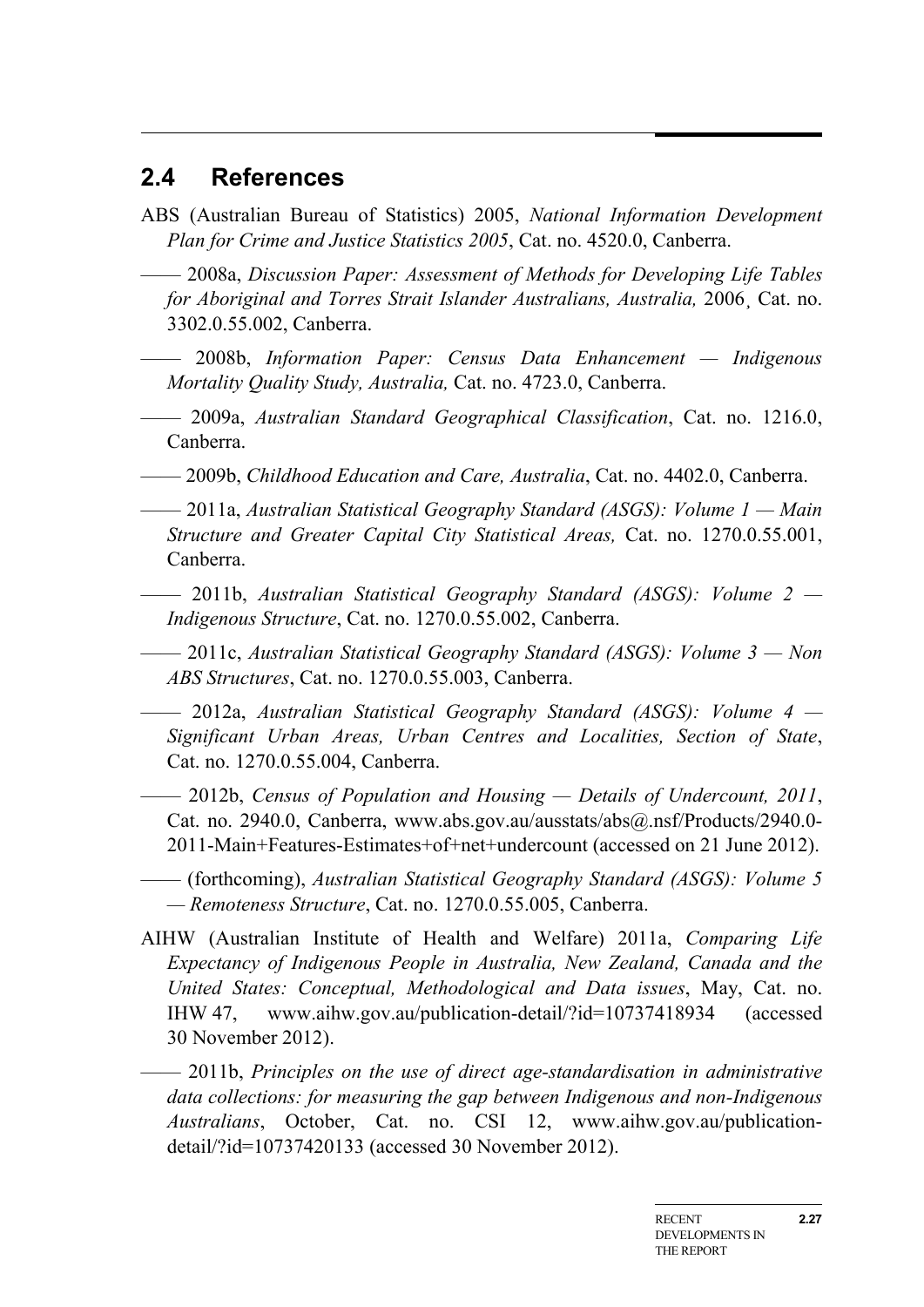- —— 2012, *Aboriginal and Torres Strait Islander identification in community services data collections: an updated data quality report*, Cat. no. IHW 80, Canberra.
- AIHW (Australian Institute of Health and Welfare) and AIFS (Australian Institute of Family Studies) 2011, *Closing the Gap Clearinghouse*, www.aihw.gov.au/closingthegap (accessed 29 May 2011).
- AMAC (Australian Multicultural Advisory Council) 2010, *The People of Australia: The Australian Multicultural Advisory Council's statement on cultural diversity and recommendations to government*, Commonwealth of Australia, Canberra.
- ASIO (Australian Security Intelligence Organisation) 2012, *ASIO Report to Parliament 2011-12*, Commonwealth of Australia (accessed 10 October 2012).
- Attorney-General's Department 2009, *Counter-terrorism committees,* Australian Government, www.ag.gov.au/www/agd/agd.nsf/Page/Nationalsecurity\_Counterterrorism\_ Counter-terrorismcommittees (accessed 17 November 2009).
- Australian Government 2011a, *The People of Australia: Australia's Multicultural Policy*, Commonwealth of Australia, Canberra, www.immi.gov.au/media/publications/multicultural/pdf\_doc/people-of-australia -multicultural-policy-booklet.pdf (accessed 4 January 2013).
- —— 2011b, *Response to the Recommendations of the AMAC in The People of Australia*, Commonwealth of Australia, Canberra, www.immi.gov.au/media/publications/multicultural/pdf\_doc/amac-response-torecommendations.pdf (accessed 4 January 2013).
- CAEPR (Centre for Aboriginal Economic Policy Research) 2011, *Indigenous Population*, caepr.anu.edu.au/population/index (accessed 1 December 2011).
- —— 2012, *Population and age structure*, Paper 5, caepr.anu.edu.au/population/censuspapers (accessed 20 December 2012).
- CGRIS (Coordinator General for Remote Indigenous Services) 2012, *Six Monthly Report April 2012 — September 2012*, Sixth edition, www.cgris.gov.au/site/sep-2012.asp (accessed 7 January 2013).
- COAG (Council of Australian Governments) 2008, *COAG Communiqué 29 November 2008*, Australian Government, www.coag.gov.au/ coag\_meeting\_outcomes/2008-11-29/ index.cfm (accessed 19 November 2009).
- —— 2010, *COAG Communiqué 20 April 2010*, Australian Government, www.coag.gov.au/coag\_meeting outcomes/ 2010-04-19/docs/communique 20\_April\_2010.rtf (accessed 21 July 2010).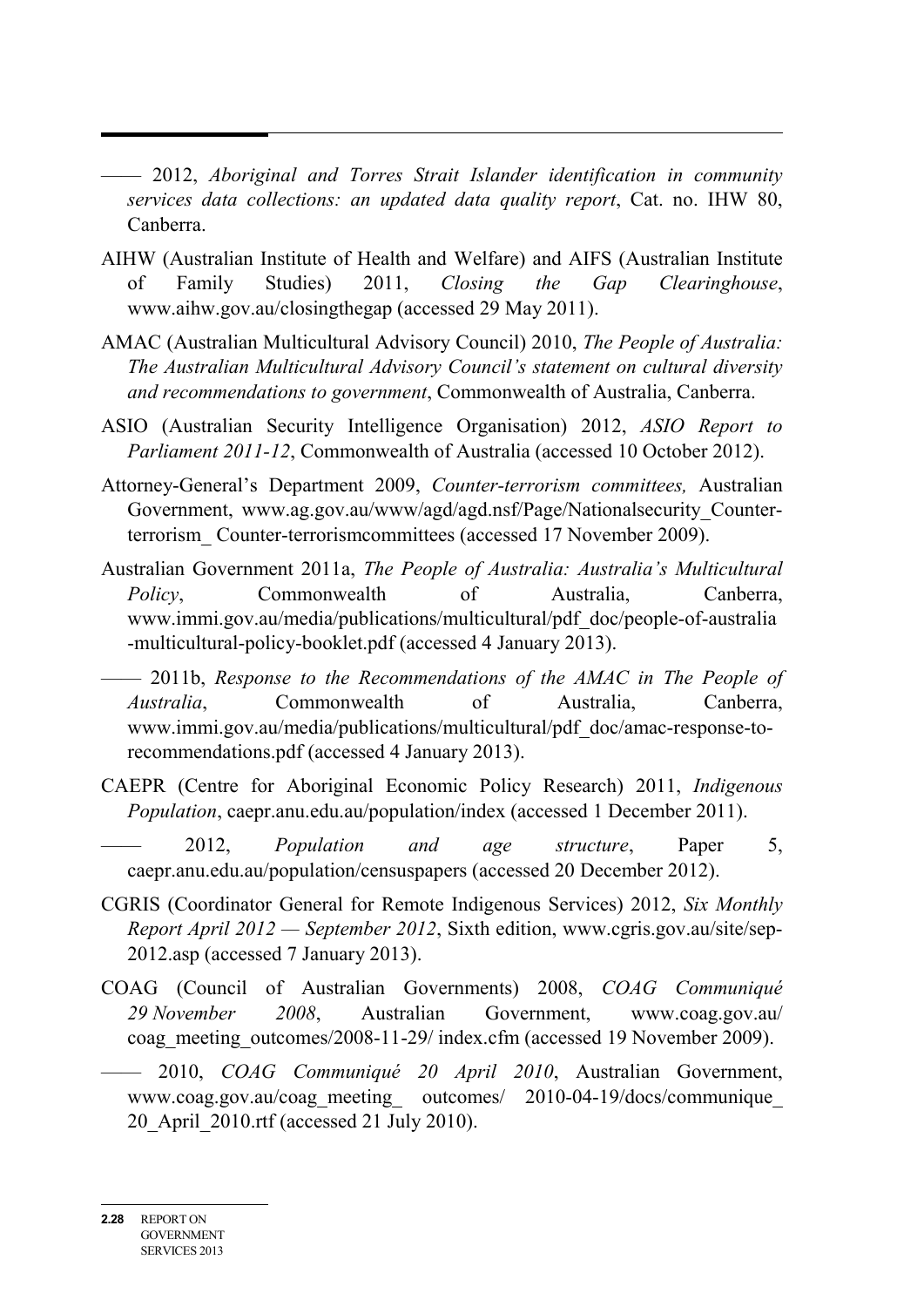—— 2012, *National Indigenous Reform Agreement* (effective 2 November 2012), www.federalfinancialrelations.gov.au/content/npa/health\_indigenous/indigenous -reform/national-agreement\_sept\_12.pdf (accessed 23 November 2012).

- DIAC (Department of Immigration and Citizenship) 2012, *Access & Equity for a multicultural Australia, Inquiry into the responsiveness of Australian Government services to Australia's culturally & linguistically diverse population, Access and Equity Inquiry Panel June 2012*, Commonwealth of Australia, Canberra, www.immi.gov.au/living-in-australia/a-multiculturalaustralia/government-approach/government-services/AandEreport.pdf (accessed 4 January 2013).
- DPIE and DHSH (Department of Primary Industries and Energy and Department of Human Services and Health) 1994, *Rural, Remote and Metropolitan Areas Classification*, 1991 Census edition, Australian Government Publishing Service (AGPS), Canberra.
- DPM&C (Department of Prime Minister and Cabinet) 2010, Counter-Terrorism White Paper Securing Australia Protecting Our Community, Australian Government, www.dpmc.gov.au/publications/counter-terrorism/docs/counterterrorism\_white\_paper.pdf (accessed 21 July 2010).
- Equal and Donovan Research 2000, *National Satisfaction Survey of Clients of Disability Services*, Report prepared for the Steering Committee for the Review of Commonwealth/State Service Provision and the National Disability Administrators, Productivity Commission, Canberra.
- Jones, R. G. 2000, *Development of a common definition of, and approach to collection on, the geographic location of students to be used for nationally comparable reporting of outcomes of schooling*, report prepared for the Ministerial Council on Education, Employment, Training and Youth Affairs National Education Performance Monitoring Taskforce, Carlton, Victoria.
- SCRCSSP (Steering Committee for the Review of Commonwealth/State Service Provision) 2002 (and previous issues), *Report on Government Service Provision 1995, 1997, 1998, 1999, 2000, 2001, 2002*, Productivity Commission, Canberra.
- —— 1997a, *Data Envelopment Analysis: A Technique for Measuring the Efficiency of Government Service Delivery*, Productivity Commission, Canberra.
- —— 1997b, *Reforms in Government Service Provision 1997*, AGPS, Canberra.
- —— 1998a, *Superannuation in the Costing of Government Services*, Productivity Commission, Canberra.
- —— 1998b, *Implementing Reforms in Government Services 1998*, Productivity Commission, Canberra.